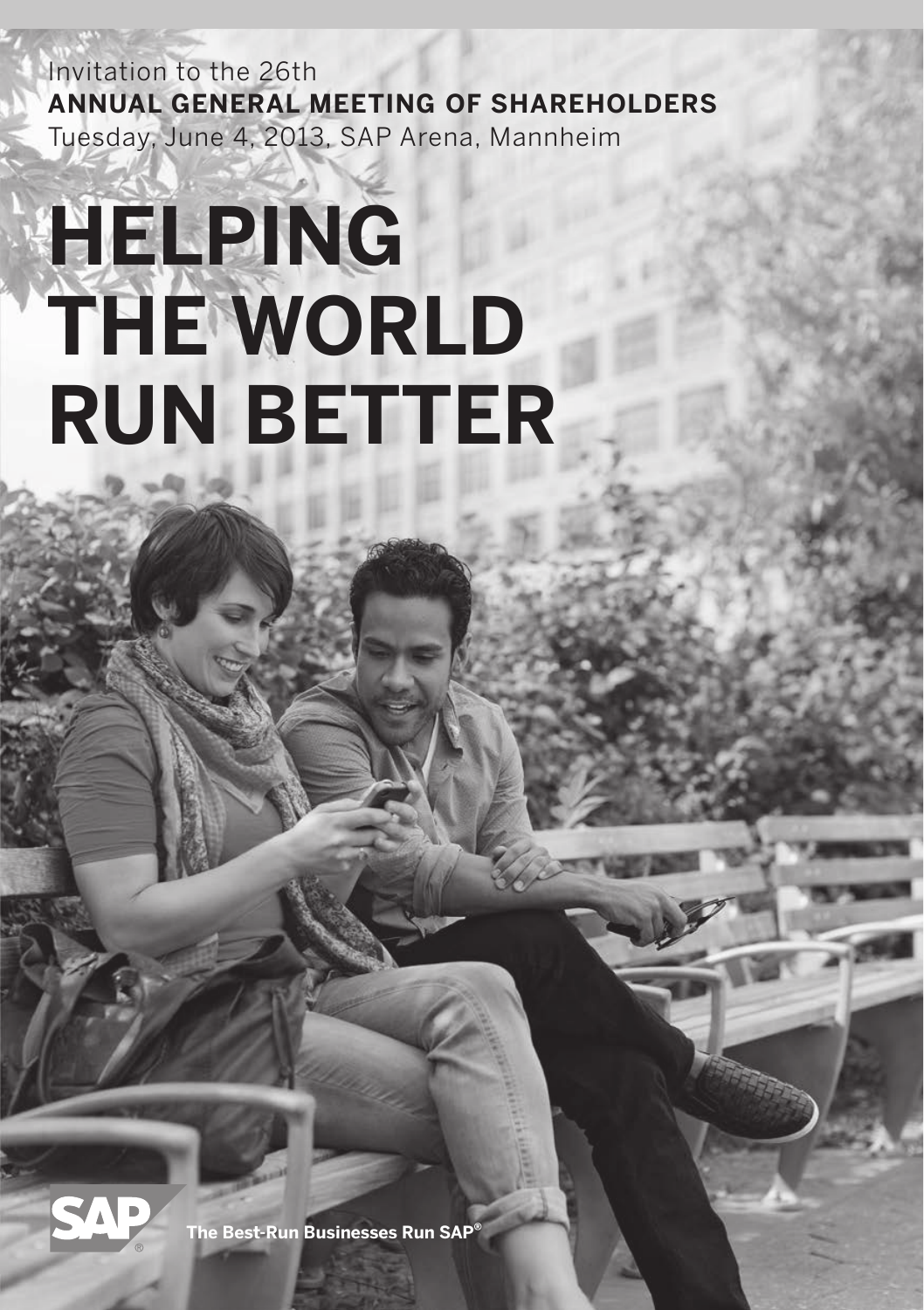# **SAP AG®**

### of Walldorf, Germany

Securities Identification Number *(Wertpapierkennnummer)*: 716 460 ISIN: DE 000 7 164 600

The shareholders in our Company are hereby invited to attend the twenty-sixth annual General Meeting of Shareholders at the

**SAP Arena, Xaver-Fuhr-Str. 150, 68163 Mannheim, Germany, on Tuesday, June 4, 2013, at 10.00 hrs**  (Central European Summer Time – CEST)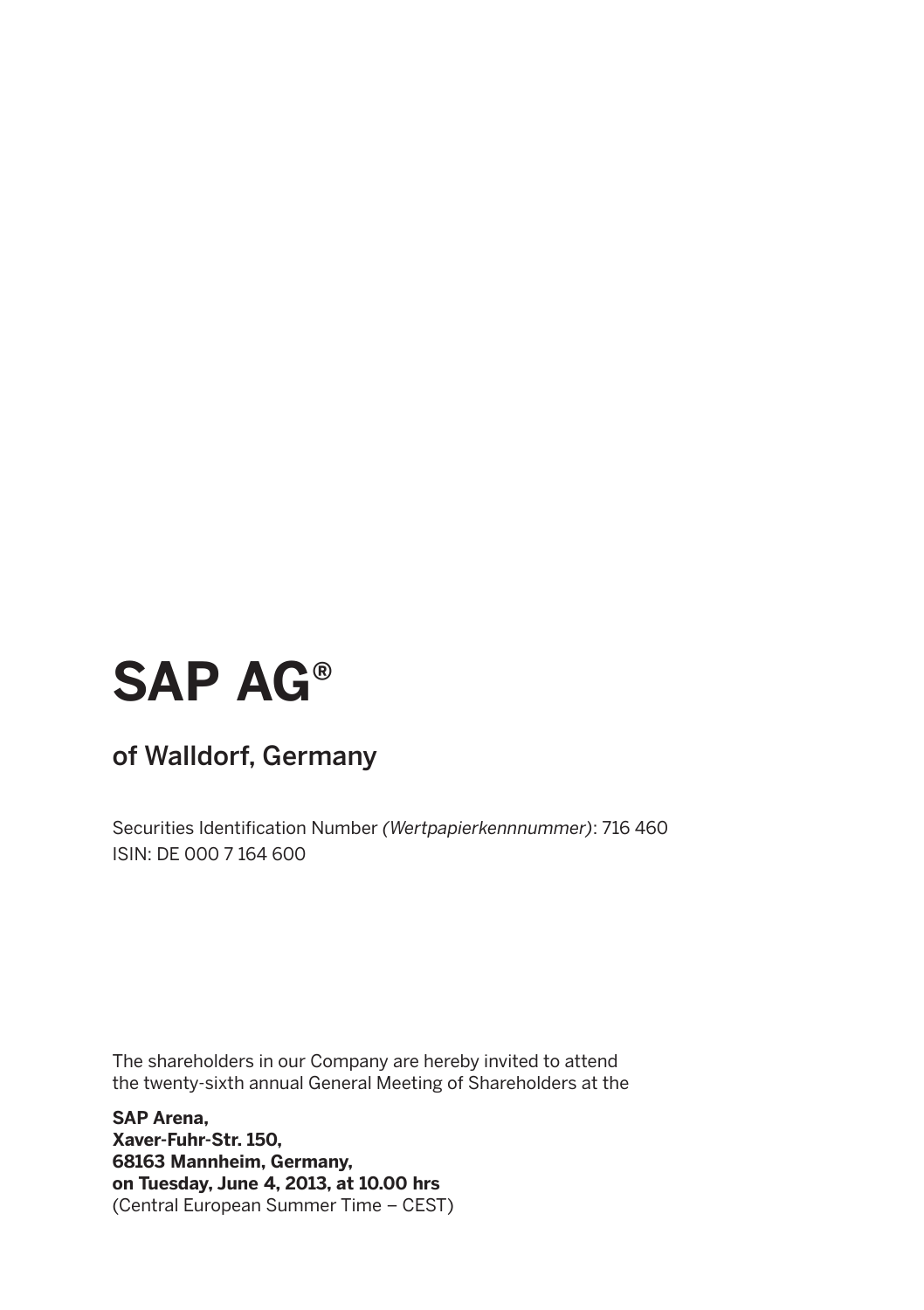# **Overview of Contents**

#### **I. Agenda**

| 1.                                                                                                | Presentation of the adopted annual financial statements and the<br>approved group financial statements, the combined management<br>report and group management report of SAP AG, including the<br>Executive Board's explanatory notes relating to the information<br>provided pursuant to Sections 289 (4) and (5) and 315 (4) of the<br>German Commercial Code (Handelsgesetzbuch; HGB), and the |        |  |  |  |  |
|---------------------------------------------------------------------------------------------------|---------------------------------------------------------------------------------------------------------------------------------------------------------------------------------------------------------------------------------------------------------------------------------------------------------------------------------------------------------------------------------------------------|--------|--|--|--|--|
|                                                                                                   | Supervisory Board's report, each for fiscal year 2012                                                                                                                                                                                                                                                                                                                                             | page 4 |  |  |  |  |
|                                                                                                   | 2. Resolution on the appropriation of the retained earnings<br>of fiscal year 2012                                                                                                                                                                                                                                                                                                                | page 4 |  |  |  |  |
|                                                                                                   | 3. Resolution on the formal approval of the acts of the<br><b>Executive Board in fiscal year 2012</b>                                                                                                                                                                                                                                                                                             | page 5 |  |  |  |  |
|                                                                                                   | 4. Resolution on the formal approval of the acts of the<br>Supervisory Board in fiscal year 2012                                                                                                                                                                                                                                                                                                  | page 5 |  |  |  |  |
| 5.                                                                                                | Resolution on the authorization to acquire and use treasury shares<br>pursuant to Section 71 (1) no. 8 of the German Stock Corporation<br>Act (Aktiengesetz; AktG), with possible exclusion of the sharehol-<br>ders' subscription rights and potential rights to offer shares                                                                                                                    | page 5 |  |  |  |  |
|                                                                                                   | 6. Appointment of the auditors of the financial statements and<br>group financial statements for fiscal year 2013                                                                                                                                                                                                                                                                                 | page 8 |  |  |  |  |
|                                                                                                   | II. Report of the Executive Board relating<br>to Item 5 on the agenda                                                                                                                                                                                                                                                                                                                             | page 9 |  |  |  |  |
| III. Further information and details concerning<br>the General Meeting of Shareholders<br>page 16 |                                                                                                                                                                                                                                                                                                                                                                                                   |        |  |  |  |  |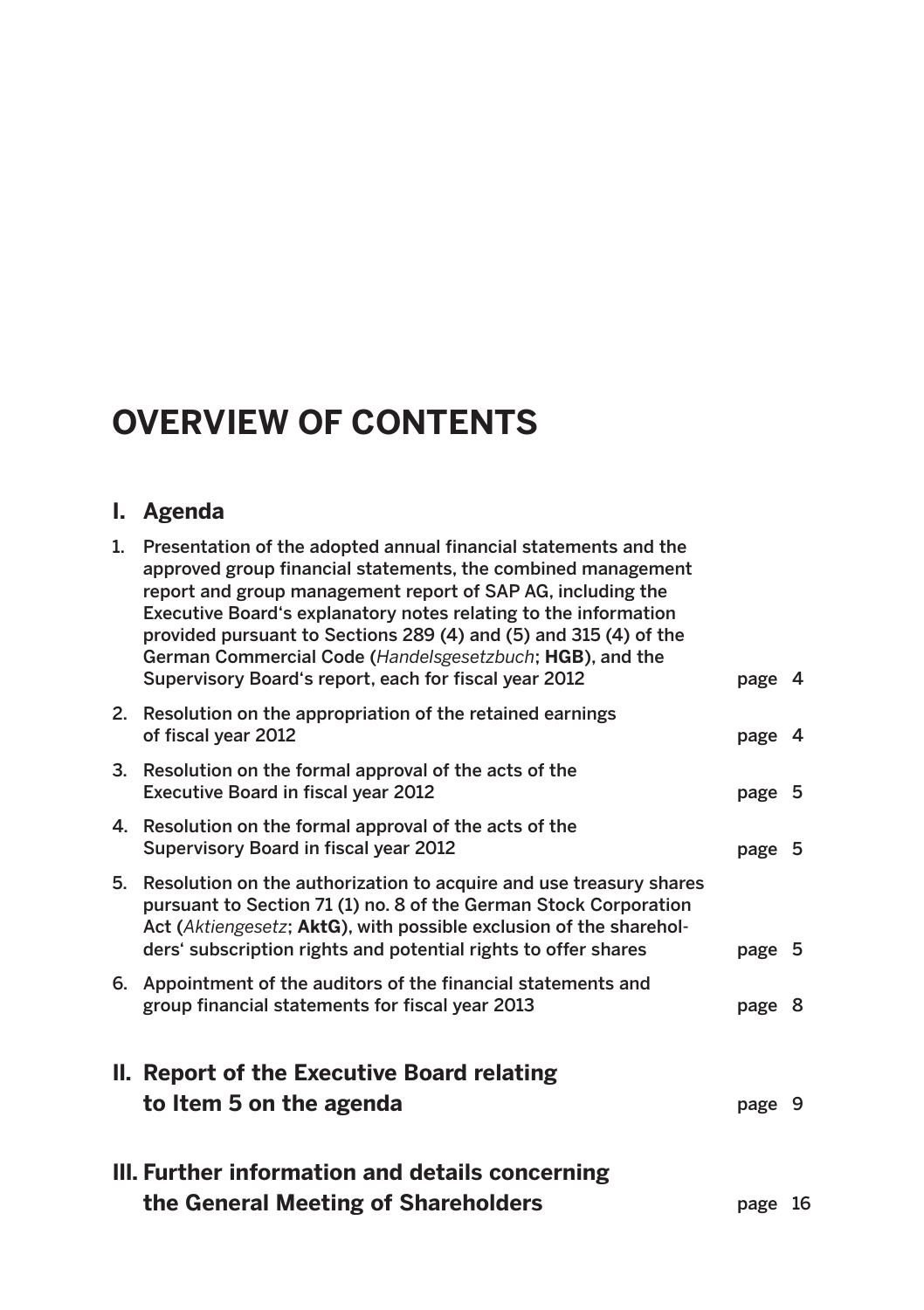# **I. AGENDA**

**1. Presentation of the adopted annual financial statements and the approved group financial statements, the combined management report and group management report of SAP AG, including the Executive Board's explanatory notes relating to the information provided pursuant to Sections 289 (4) and (5) and 315 (4) of the Commercial Code (HGB), and the Supervisory Board's report, each for fiscal year 2012**

 These documents and the Executive Board proposal for the appropriation of retained earnings can be viewed on the Internet at www.sap.com/agm and will be available for inspection at the General Meeting of Shareholders.

 On March 21, 2013, the Supervisory Board approved the annual financial statements prepared by the Executive Board on February 21, 2013 in accordance with Section 172 sentence 1 AktG. The annual financial statements have thus been adopted. At the same time, the Supervisory Board also approved the group financial statements. In accordance with Section 173 sentence 1 AktG, it is therefore not necessary for the General Meeting of Shareholders to adopt the annual financial statements and to approve the group financial statements. The other aforementioned documents, too, must merely be made available to and, pursuant to Section 176 (1) sentence 2 AktG, must be explained at the General Meeting of Shareholders, with no resolution (except in respect of the appropriation of retained earnings) being required.

#### **2. Resolution on the appropriation of the retained earnings of fiscal year 2012**

 The Executive Board and the Supervisory Board propose that the following resolution be adopted:

The retained earnings for fiscal year 2012 in the amount of  $\epsilon$  6,603,877,793.55, as reported in the annual financial statements, are to be appropriated as follows:

| − Payment of a dividend in the amount of € 0.85                               |                        |
|-------------------------------------------------------------------------------|------------------------|
| per no-par value share carrying dividend rights                               | $=$ € 1.013.369.663.40 |
| - transfer to other revenue reserves                                          | $=$ € 500.000.000.00   |
| $-$ and carry-forward of the remainder to new account = $€$ 5,090,508, 130.15 |                        |
|                                                                               |                        |

 The dividend amount and the remainder to be carried forward to new account set out in the above resolution proposal are based on a capital stock carrying dividend rights of  $\epsilon$  1,192,199,604.00, divided into 1,192,199.604 no-par value shares, as at the date of preparation of the annual financial statements (February 21, 2013).

 The number of shares carrying dividend rights may have changed by the time the resolution on the appropriation of retained earnings is passed. If this is the case, the Executive Board and the Supervisory Board will submit an amended resolution proposal on the appropriation of retained earnings to the General Meeting of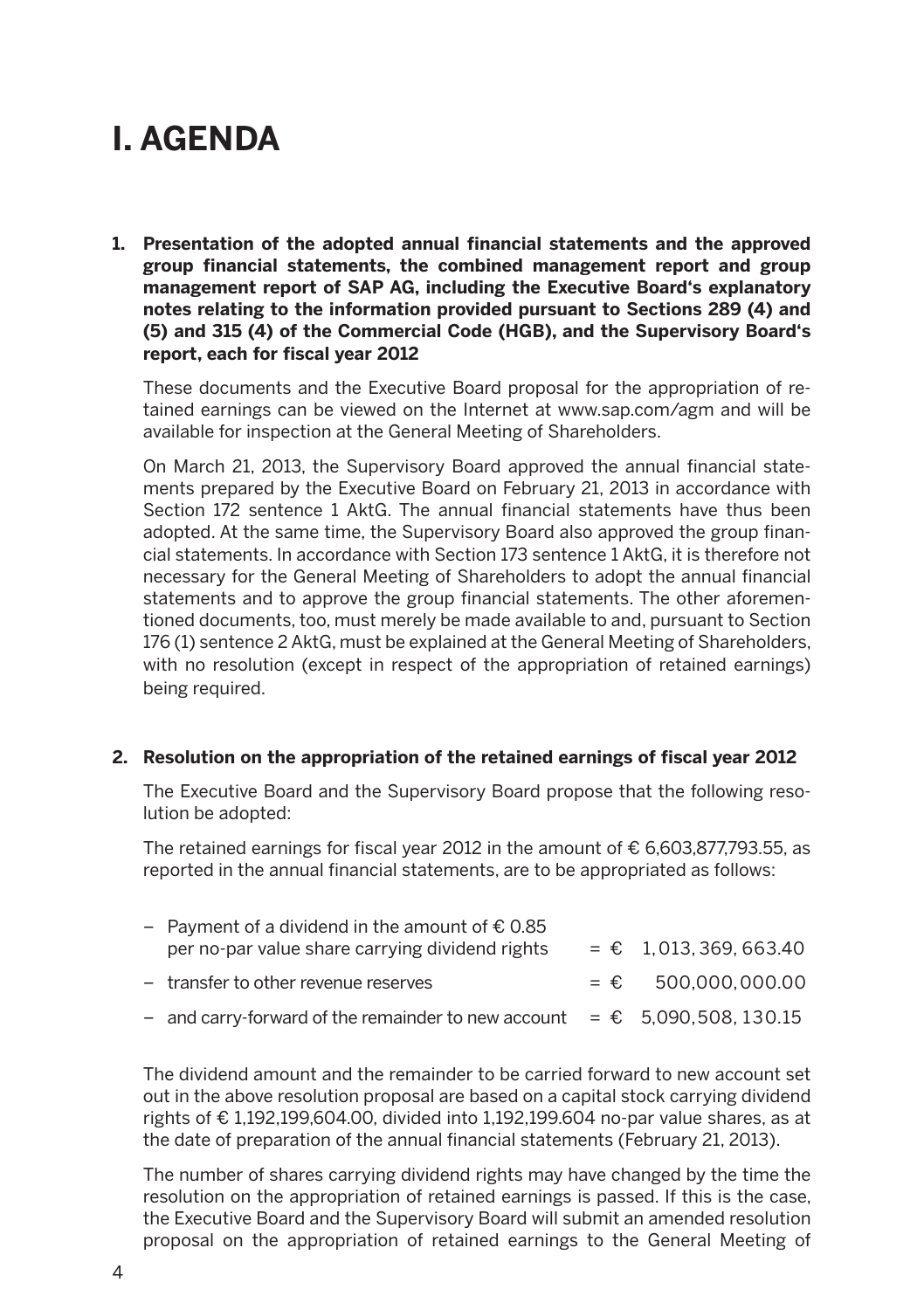Shareholders, which will also provide for a distribution of  $\epsilon$  0.85 per no-par value share carrying dividend rights. Such amendment will be made as follows: If the number of shares carrying dividend rights, and thus the total dividend amount, decreases, the amount to be carried forward to new account will be increased accordingly. If the number of shares carrying dividend rights, and thus the total dividend amount, increases, the amount to be carried forward to new account will be reduced accordingly.

 Payment of the dividend will be effected promptly after the corresponding resolution has been passed by the General Meeting of Shareholders and is expected to take place on or after **June 5, 2013**.

#### **3. Resolution on the formal approval of the acts of the Executive Board in fiscal year 2012**

 The Supervisory Board and the Executive Board propose that the acts of the members of the Executive Board holding office in fiscal year 2012 be formally approved for that period.

#### **4. Resolution on the formal approval of the acts of the Supervisory Board in fiscal year 2012**

 The Executive Board and the Supervisory Board propose that the acts of the members of the Supervisory Board holding office in fiscal year 2012 be formally approved for that period.

#### **5. Resolution on the authorization to acquire and use treasury shares pursuant to Section 71 (1) no. 8 AktG, with possible exclusion of the shareholders' subscription rights and potential rights to offer shares**

 Up to February 21, 2013 (the day on which the annual financial statements were prepared), the authorization granted by the General Meeting of Shareholders of June 8, 2010 regarding the acquisition of treasury shares had been exercised by way of the acquisition of 9,567,000 treasury shares. Following this acquisition, the Company, as at February 21, 2013, held 36,304,628 treasury shares. Since the acquisition authorization granted on June 8, 2010 will expire on June 30, 2013, it is proposed that it be revoked, to the extent not yet exercised, and replaced by a new authorization.

 The Executive Board and the Supervisory Board propose that the following resolution be adopted:

- a) The authorization granted on June 8, 2010 concerning the acquisition of treasury shares is revoked, to the extent not yet exercised, once the following acquisition authorization takes effect:
- b) The Executive Board is authorized to acquire, on or before June 3, 2018, shares in the Company representing a pro rata amount of capital stock of up to  $\epsilon$  120 million in aggregate, with the proviso that the shares purchased under this authorization, together with any other shares in the Company which were previously acquired and are still held by the Company or which are attributable to the Company pursuant to Section 71d and Section 71e AktG, at no time account for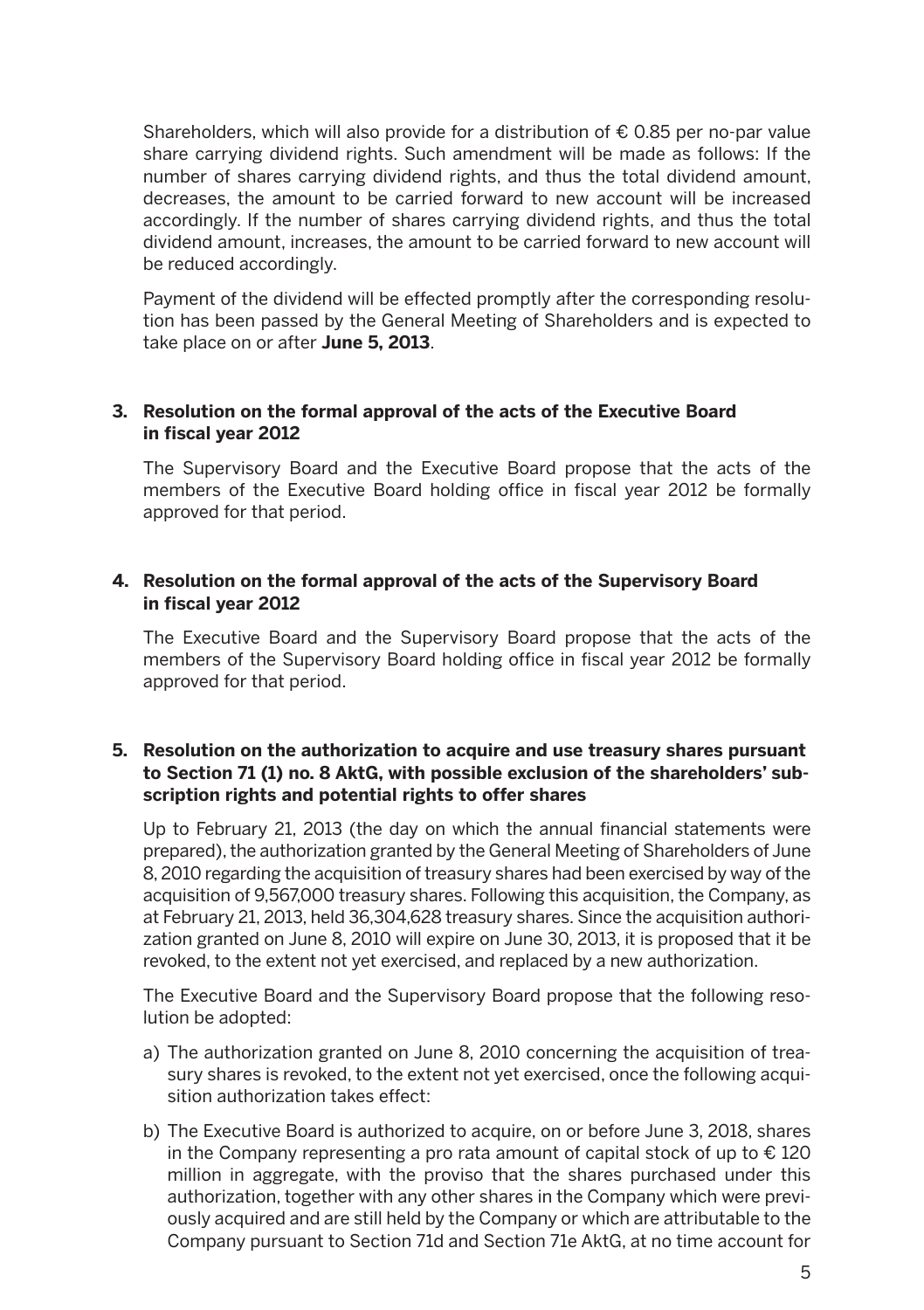more than 10% of the Company's capital stock. This authorization may be exercised in whole or in part. For the term of the authorization, the acquisition may be effected in partial tranches on different acquisition dates up to the maximum acquisition volume. The acquisition may also be effected by any dependent group company of SAP AG within the meaning of Section 17 AktG or by any third party for the account of such dependent group company or SAP AG. The acquisition is subject to compliance with the principle of equal treatment (*Gleichbehandlungsgrundsatz*) within the meaning of Section 53a AktG and may be effected either on the stock exchange or by way of a public purchase offer to all shareholders, as the Executive Board deems fit. The acquisition must not serve the purpose of trading in treasury shares. Moreover, the requirements of Section 71 (2) sentences 2 and 3 AktG must be observed.

- aa) In the event that the acquisition is effected on the stock exchange, the purchase price for the acquisition of one share (exclusive of any ancillary costs) must not exceed the average trading price of the share on the Frankfurt Stock Exchange during the three trading days preceding the date of acquisition, calculated on the basis of the arithmetic mean of the closing auction prices of the SAP share in the XETRA trading system (or any successor system), by more than 10% or fall below this price by more than 20%.
- bb) In the event that the acquisition is effected by way of a public purchase offer to all shareholders, neither the offering price per share nor the upper and lower limits of the range of purchase prices offered (in each case exclusive of any ancillary costs) may exceed the average trading price of the share on the Frankfurt Stock Exchange in the period from the fifth to the third trading day prior to the launching of the public purchase offer, calculated on the basis of the arithmetic mean of the closing auction prices of the SAP share in the XETRA trading system (or any successor system) on the fifth, fourth and third trading day prior to the launching of the public purchase offer, by more than 10% or fall below this price by more than 20%. The volume of the purchase offer may be limited. If the total number of shares offered for sale exceeds this limit, acquisition may be performed according to the proportion of offered shares (proportion offered); moreover, offers pertaining to limited numbers of shares (up to 100 shares per shareholder) may be given preferential treatment, and the number of shares may be rounded according to commercial principles in order to avoid fractional shares. Any further right of the shareholders to offer shares is excluded in this context.
- c) The Executive Board is authorized to resell any treasury shares acquired under the above acquisition authorization on the stock exchange in compliance with the principle of equal treatment within the meaning of Section 53a AktG.
- d) The Executive Board is authorized to offer treasury shares acquired under the above acquisition authorization to the shareholders by way of an offer to all shareholders, provided that the shareholders' subscription rights are maintained and the principle of equal treatment within the meaning of Section 53a AktG is complied with.
- e) The Executive Board is authorized, subject to the consent of the Supervisory Board, to sell treasury shares acquired under the above acquisition authoriza-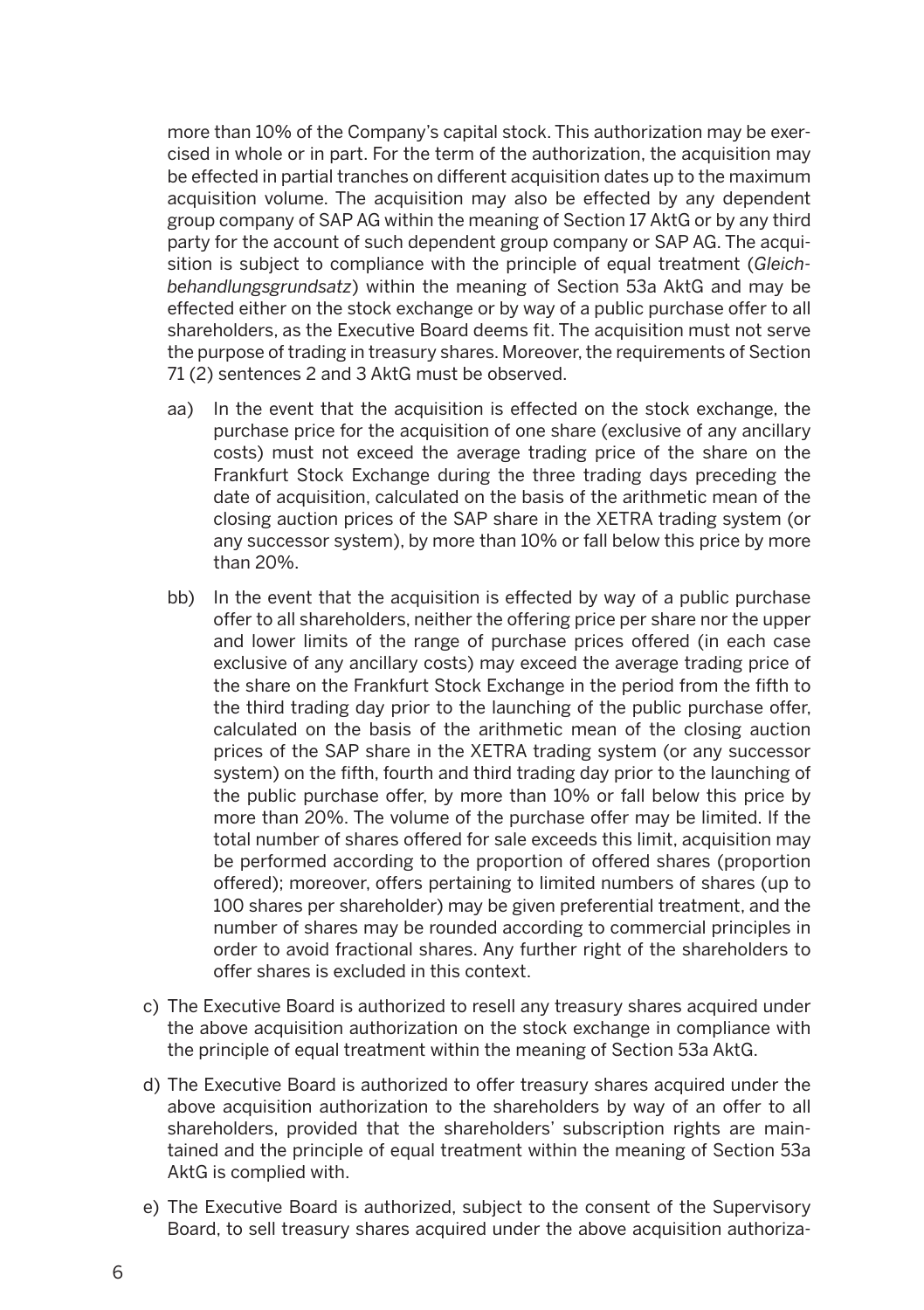tion other than on the stock exchange or by way of an offer for sale addressed to all shareholders, provided that the shares are sold against payment in cash at a price which is not substantially below the average trading price of the Company's share on the Frankfurt Stock Exchange on the five trading days preceding the final determination of the selling price by the Executive Board, calculated on the basis of the arithmetic mean of the closing auction prices of the SAP share in the XETRA trading system (or any successor system); the total volume of this authorization is limited to the lower of 10% of the Company's capital stock existing at the time the resolution is adopted by the General Meeting of Shareholders of June 4, 2013 or 10% of the Company's capital stock existing at the time the shares are sold. The authorization volume will be reduced by the pro rata amount of capital stock represented by shares, or to which option or conversion rights or obligations relate under bonds, which were issued or sold on or after June 4, 2013, subject to the exclusion of subscription rights, by applying Section 186 (3) sentence 4 AktG directly, analogously or *mutatis mutandis*.

- f) The Executive Board is authorized, subject to the consent of the Supervisory Board, to grant treasury shares acquired under the above acquisition authorization to third parties as consideration in connection with mergers with other enterprises or acquisitions of enterprises or parts thereof or interests therein.
- g) The Executive Board is authorized to redeem treasury shares acquired under the above acquisition authorization without such redemption or the implementation thereof requiring a further resolution of the General Meeting of Shareholders. This redemption will result in a capital reduction. In derogation of the above, the Executive Board may resolve that the capital stock remain unaffected by such redemption and that the redemption of shares instead result in an increase in the pro rata amount of capital stock represented by the remaining shares pursuant to Section 8 (3) AktG. In such event, the Executive Board is authorized to adjust the figure stated in the Articles of Incorporation.
- h) The Executive Board is authorized, subject to the consent of the Supervisory Board, to use treasury shares acquired under the above acquisition authorization for the purpose of servicing conversion or option rights under convertible or warrant-linked bonds issued by the Company under the authorization granted by the resolution on Item 7 subsection a) on the agenda of the General Meeting of Shareholders of May 25, 2011 and to transfer such shares to the holders of conversion or subscription rights in accordance with the terms and conditions determined in such resolution. The key features of such convertible or warrant-linked bonds are set out in the authorizing resolution adopted by the General Meeting of Shareholders of May 25, 2011, which is available for inspection at the commercial register of the Local Court (*Amtsgericht*) of Mannheim as part of the notarial record of this General Meeting of Shareholders. The contents of this authorizing resolution are further set out in the invitation to the annual General Meeting of Shareholders of May 25, 2011, which was published in the (electronic) German Federal Gazette (*(elektronischer) Bundesanzeiger*) dated April 15, 2011.
- i) The Executive Board is authorized to offer for acquisition or to promise and/ or transfer treasury shares that are acquired under the above acquisition authorization, or that were acquired under authorizations granted previously, to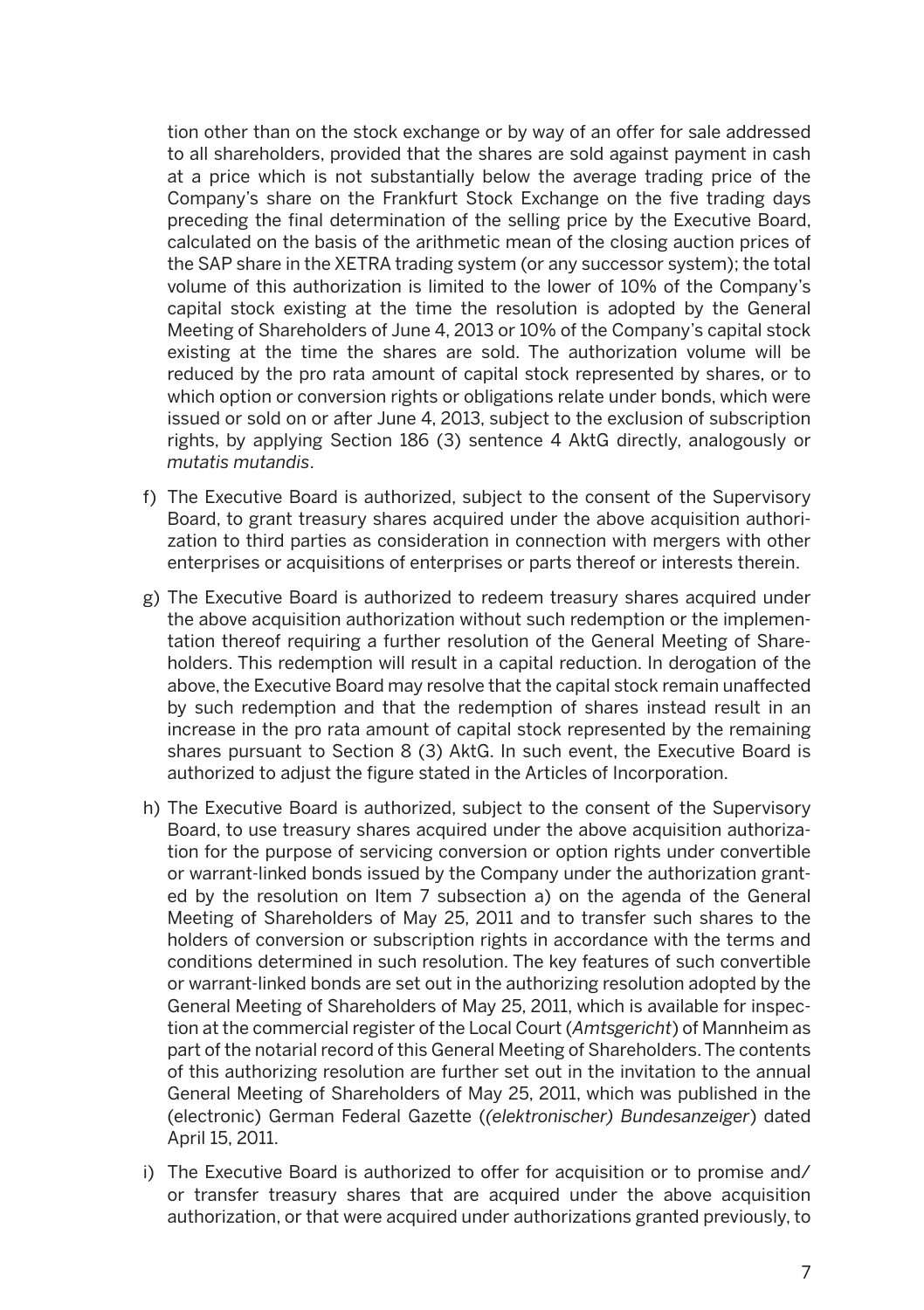employees of the Company and its downstream affiliates as well as to members of the managing bodies of its downstream affiliates; this also includes the authorization to offer for acquisition, promise or transfer the shares for free or on other special terms. In this context, the shares acquired under the above authorization or any authorization granted previously may also be transferred to a bank or other entity meeting the requirements of Section 186 (5) sentence 1 AktG which subscribes the shares subject to an undertaking to offer for acquisition or to promise and/or transfer them exclusively to employees of the Company and its downstream affiliates or to members of the managing bodies of downstream affiliates. The shares to be transferred to employees of the Company or its downstream affiliates or to members of the managing bodies of downstream affiliates may also be procured by a bank or other entity meeting the requirements of Section 186 (5) sentence 1 AktG by way of securities loans, and the shares acquired under the above acquisition authorization or any authorization granted previously may be used to redeem such securities loans.

- j) The shareholders' subscription rights are excluded to the extent that the Executive Board sells the shares acquired under the above acquisition authorization on the stock exchange in accordance with subsection c) or uses them for the purposes set out in subsections e), f), h) or i). In addition, subject to the consent of the Supervisory Board, the Executive Board may exclude the shareholders' subscription rights in respect of fractional shares where treasury shares are sold in connection with an offer for sale to the Company's shareholders in accordance with subsection d). Moreover, the shareholders' subscription rights are excluded insofar as the Executive Board uses shares previously acquired under any authorization granted at an earlier stage for the purposes set out in subsection i).
- k) The authorizations for using treasury shares set out above may be exercised once or several times, in whole or in part and in respect of a specific portion of acquired treasury shares. The authorizations of June 8, 2010 for using acquired treasury shares remain unaffected by the cancellation pursuant to subsection a) of the acquisition authorization resolved by the General Meeting of Shareholders of June 8, 2010.

#### **6. Appointment of the auditors of the financial statements and group financial statements for fiscal year 2013**

 Following a corresponding recommendation by the audit committee, the Supervisory Board proposes that KPMG AG Wirtschaftsprüfungsgesellschaft, Berlin, Germany, be appointed auditors of the financial statements and group financial statements for fiscal year 2013.

\*\*\*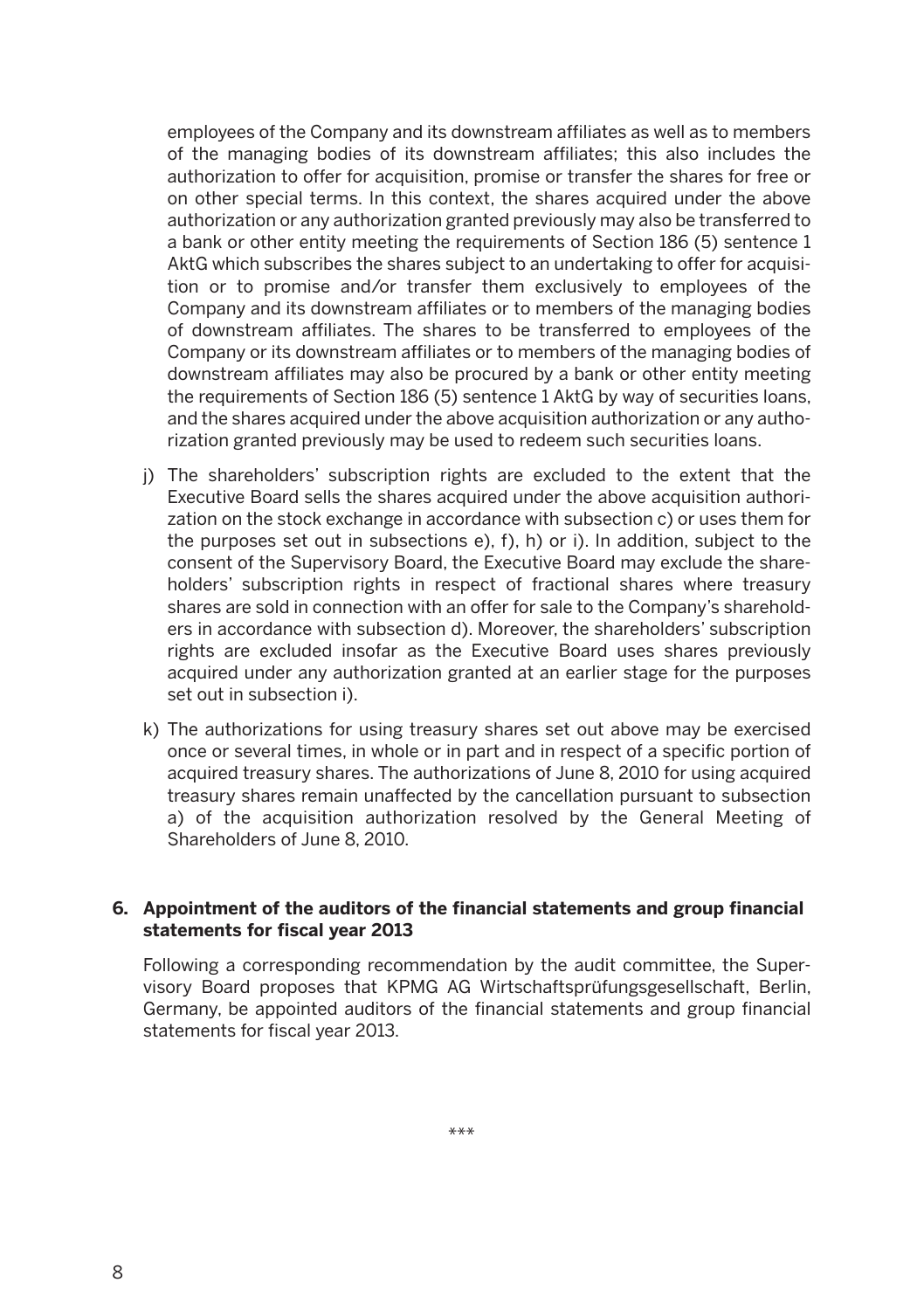## **II. Report of the Executive Board concerning Item 5 on the agenda**

Under Item 5 on the agenda of the General Meeting of Shareholders of June 4, 2013, the Executive Board and the Supervisory Board propose that the Executive Board be authorized to acquire treasury shares on behalf of the Company and to either resell or redeem the shares so acquired without requiring a further resolution of the General Meeting of Shareholders. Pursuant to Section 71 (1) no. 8 sentence 5 in conjunction with Section 186 (4) sentence 2 AktG, the Executive Board submits the following report on the reasons for the exclusion of the shareholders' subscription rights in connection with the sale of treasury shares as well as the exclusion of a potential right to offer shares in connection with the acquisition of treasury shares, which report, constituting an integral part of the present invitation, is available on the Internet at www.sap.com/ agm and will be available for inspection at the General Meeting of Shareholders.

a) Acquisition of treasury shares and exclusion of a potential right to offer shares

 Under Item 5 on the agenda of the General Meeting of Shareholders of June 4, 2013, the Executive Board and the Supervisory Board propose that the Executive Board be authorized to acquire treasury shares on behalf of the Company. Under such authorization, the Executive Board is to have the option to acquire, on or before June 3, 2018, shares in the Company representing a pro rata amount of capital stock of up to € 120 million in aggregate (i.e. 120 million shares, based on a pro rata amount of capital stock represented by one share of  $\epsilon$  1.00). The acquisition may also be effected by any dependent group company of SAP AG within the meaning of Section 17 AktG or by any third party for the account of such dependent group company or SAP AG. The repurchase may either be effected on the stock exchange or by way of a public purchase offer to all shareholders, as the Executive Board deems fit. In the event that the acquisition is effected by way of a purchase offer to all shareholders, the principle of equal treatment must be observed, as in connection with the acquisition of shares on the stock exchange. Should the volume offered at the stipulated price exceed the number of shares the Company wishes to acquire, it is intended, however, that the acquisition may be performed according to the proportion of offered shares (proportion offered). Only where acquisition is performed on the basis of the proportion offered as opposed to the proportion held can the acquisition process be executed along economically sound lines. Moreover, it is intended that offers pertaining to limited numbers of shares (up to 100 offered shares per shareholder) may be given preferential treatment. This option serves to avoid small, generally uneconomic, residual amounts and any corresponding factual disadvantage for minor shareholders. It also serves to simplify the actual execution of the acquisition procedure. Provision is also intended to be made for rounding to be performed according to commercial principles in order to avoid fractional shares. Thus, the acquisition ratio and/or the number of shares to be acquired from an individual offering shareholder may be rounded according to commercial principles in such a way as to ensure that only whole shares are acquired. The Executive Board and the Supervisory Board believe that the exclusion of any further right of the shareholders to offer shares is justified in view of the circumstances and reasonable from the shareholders' perspective.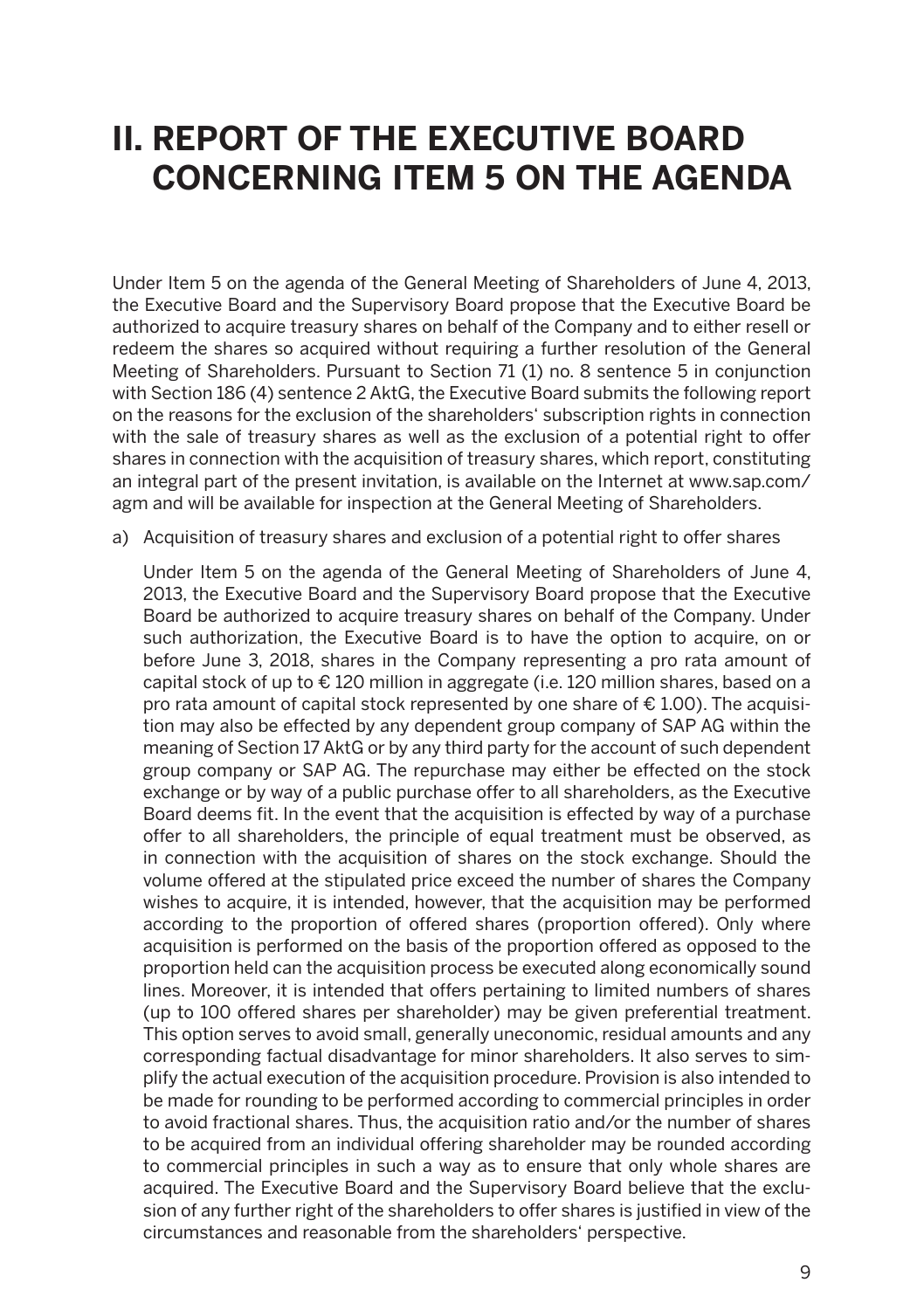b) Use of acquired treasury shares and exclusion of subscription rights pursuant to the resolution proposal under Item 5 on the agenda

 Under the authorization proposed in Item 5 on the agenda of the General Meeting of Shareholders of June 4, 2013, the Executive Board is to be authorized to sell the shares acquired pursuant to such authorization on the stock exchange or to offer the shares to the shareholders for acquisition in connection with a public offer for sale while maintaining the shareholders' subscription rights. Where the Executive Board sells treasury shares on the stock exchange, shareholders will have no subscription rights. Under Section 71 (1) no. 8 sentence 4 AktG, however, a sale (or purchase) of treasury shares on the stock exchange is sufficient for the purposes of the principle of equal treatment within the meaning of Section 53a AktG.

 It is furthermore proposed, however, that the Executive Board be authorized to redeem the acquired treasury shares without requiring a further resolution of the General Meeting of Shareholders. Such redemption will generally result in a capital reduction. It is proposed, however, that the Executive Board also be authorized to implement the redemption in accordance with Section 237 (3) no. 3 AktG without any changes to the capital stock. In such event, the redemption of shares is to result in an increase in the pro rata amount of capital stock represented by the remaining shares pursuant to Section 8 (3) AktG.

 The resolution proposal under Item 5 on the agenda of the General Meeting of Shareholders of June 4, 2013 furthermore provides for the exclusion of the shareholders' subscription rights if the repurchased treasury shares are used as set out below, as well as, where shares are used that were previously acquired under authorizations granted at an earlier stage, in the circumstances described in subsection dd) below:

aa) Sale against cash payment at a price not substantially below the trading price

 It is proposed that the Executive Board be authorized, subject to the consent of the Supervisory Board, to sell acquired treasury shares which account for a portion of up to 10% of the capital stock in aggregate other than on the stock exchange or by way of an offer for sale addressed to all shareholders against payment in cash at a price which is not substantially below the trading price of the Company's share on the Frankfurt Stock Exchange on the five trading days preceding the final determination of the selling price by the Executive Board, calculated on the basis of the arithmetic mean of the closing auction prices of the SAP share in the XETRA trading system (or any successor system) (subsection e) of the resolution proposal). The shareholders' subscription rights are to be excluded in respect of these shares. The statutory basis of this so-called simplified exclusion of shareholders' subscription rights is Section 71 (1) no. 8 sentence 5 in conjunction with Section 186 (3) sentence 4 AktG. A possible deduction from the relevant trading price will presumably not exceed 3%, and in no event 5%, of the trading price.

 This option to exclude the shareholders' subscription rights as provided for in Section 186 (3) sentence 4 AktG will enable the Company to quickly, flexibly and cost-effectively exploit opportunities arising as a result of prevailing stock exchange conditions. The sales proceeds that can be realized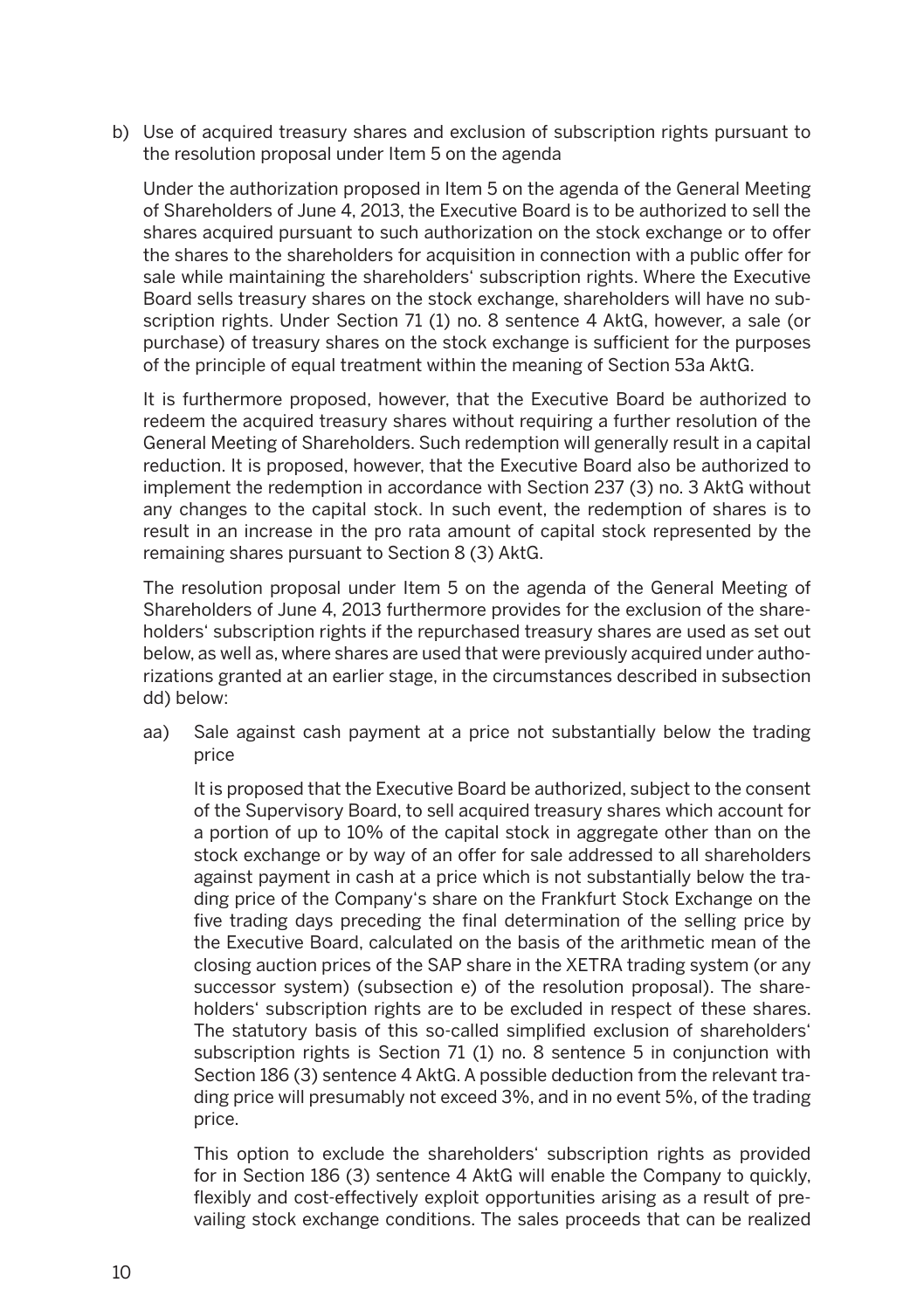by fixing a price that is close to market will as a rule result in a significantly higher inflow of funds per share than in the case of a placement of shares with subscription rights, thus ensuring the highest possible inflow of equity. By avoiding the time-consuming and expensive handling of subscription rights, the Company will furthermore be able to meet its equity requirements quickly when market opportunities arise at short notice. Section 186 (2) sentence 2 AktG allows the subscription price to be published three days prior to the expiration of the subscription period at the latest. However, in light of the volatility in the stock markets, this still involves a market risk, in particular a price change risk, for several days, which may lead to safety margins being deducted when the selling price is determined and, therefore, to conditions which are not close to market. In addition, if the Company granted subscription rights, it would not be in a position to react quickly to favorable market conditions due to the length of the subscription period. Authorized Capital II as resolved on by the General Meeting of Shareholders of June 8, 2010 under Item 9 subsection c) on the agenda of that meeting also serves this purpose. However, the intention is to enable the Company to achieve this purpose after a repurchase of treasury shares, where appropriate, without having to perform a capital increase, which would require more time and effort especially due to the fact that such increase must be entered in the commercial register.

 In order to comply with the limit applicable to the simplified exclusion of the shareholders' subscription rights as provided for in Section 186 (3) sentence 4 AktG of 10% of the capital stock, the authorization to dispose of acquired treasury shares subject to the simplified exclusion of the shareholders' subscription rights is limited to shares representing a pro rata amount of 10% of the Company's capital stock. For the purpose of calculating the 10% threshold, the lower of the amount of capital stock existing at the time the resolution concerning the authorization is adopted by the General Meeting of Shareholders of June 4, 2013 or the amount of capital stock existing at the time the authorization is exercised is to be relevant. The resolution proposal also provides for a deduction clause, pursuant to which the authorization volume will be reduced to the extent that other authorizations concerning the simplified exclusion of shareholders' subscription rights are exercised from the date of the General Meeting of Shareholders. This is to ensure that the 10% threshold stipulated in Section 186 (3) sentence 4 AktG is observed, taking into account all authorizations providing for the option to exclude subscription rights in accordance with Section 186 (3) sentence 4 AktG, whether applied directly, analogously or *mutatis mutandis*.

 In light of the stated reasons, the proposed authorization to use treasury shares and the exclusion of subscription rights is in the interests of the Company and its shareholders. Since the selling price for treasury shares to be granted will have to be determined by reference to the trading price and the volume of the authorization is limited, the interests of the shareholders are adequately protected. Shareholders wishing to maintain their participation ratios can do so by acquiring additional shares on the stock exchange. The portion of freely floating shares of the Company is approximately 74.4%. In the 2012 calendar year, the entire volume of trading in SAP shares in XETRA trading alone amounted to more than 69% of the Company's capital stock.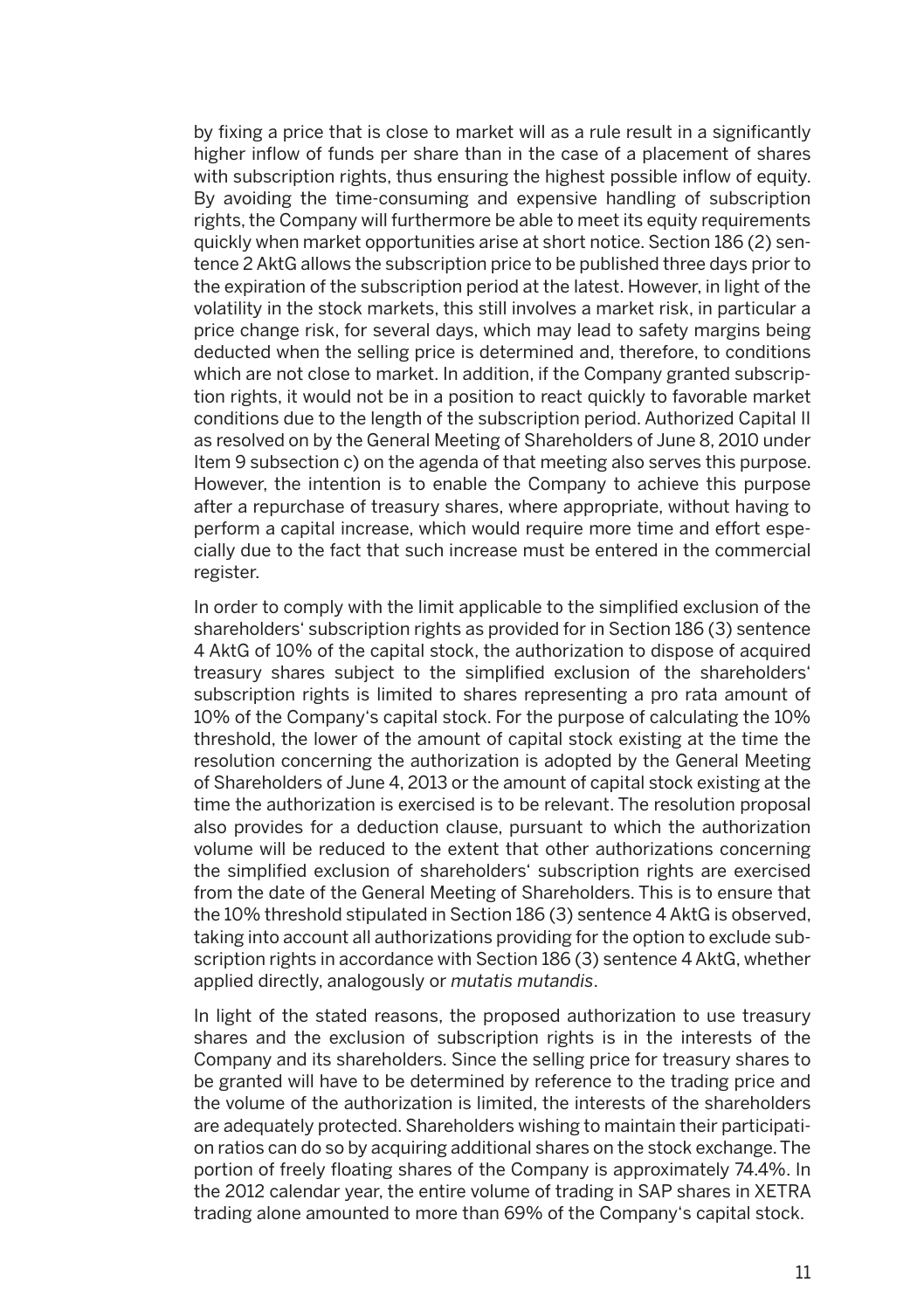bb) Sale in connection with mergers with other enterprises or acquisitions of enterprises

 It is further proposed that the Executive Board be authorized, subject to the consent of the Supervisory Board, to transfer the acquired treasury shares to third parties as consideration in connection with mergers with other enterprises or acquisitions of enterprises or parts thereof or interests therein (subsection f) of the resolution proposal). In this context, it is proposed that the shareholders' subscription rights be equally excluded.

 SAP AG has to cope with global competition. The Company must always be in a position to act promptly and flexibly in the national and international markets in the interests of its shareholders. This also includes the option to acquire enterprises or parts thereof or interests therein with a view to enhancing the Company's competitive position or to merge with other enterprises. In individual cases, the best possible way of implementing this option in the interests of the shareholders and the Company may consist in merging with another enterprise or acquiring an enterprise or parts thereof or interests therein by way of granting shares in the acquiring company. Practical experience shows that the shareholders of companies that are attractive acquisition targets frequently request the delivery of shares in the acquiring company as consideration for the respective sale. In order to be in a position to also acquire such companies, SAP AG must be able to grant treasury shares as consideration. Authorized Capital II as resolved on by the General Meeting of Shareholders of June 8, 2010 under Item 9 subsection c) on the agenda of that meeting also serves this purpose. However, the intention is to enable the Company to achieve this purpose after a repurchase of treasury shares, where appropriate, without having to perform a capital increase, which would require more time and effort especially due to the fact that such increase must be entered in the commercial register.

 By contrast, if shareholders' subscription rights were to be maintained, mergers with other enterprises or acquisitions of enterprises or parts thereof or interests therein in return for the granting of acquired treasury shares would be impossible, rendering the associated benefits for the Company and its shareholders unattainable.

 The Company is currently not contemplating any specific merger or acquisition in respect of which it intends to make use of this option. Should any specific opportunities open up with regard to mergers with other enterprises or acquisitions of enterprises or parts thereof or interests therein, the Executive Board will carefully assess in each individual case whether or not to exercise the authorization concerning the granting of treasury shares. The Executive Board will do so only if it arrives at the conclusion that the relevant merger or the acquisition of the relevant enterprise, part thereof or interest therein in return for the granting of SAP shares is in the best interests of the Company. The same applies with regard to the consent of the Supervisory Board, which is required under the resolution proposal. The Executive Board will report on the details in connection with the exercise of the authorization to the General Meeting of Shareholders next following any merger or acquisition in return for the granting of SAP shares.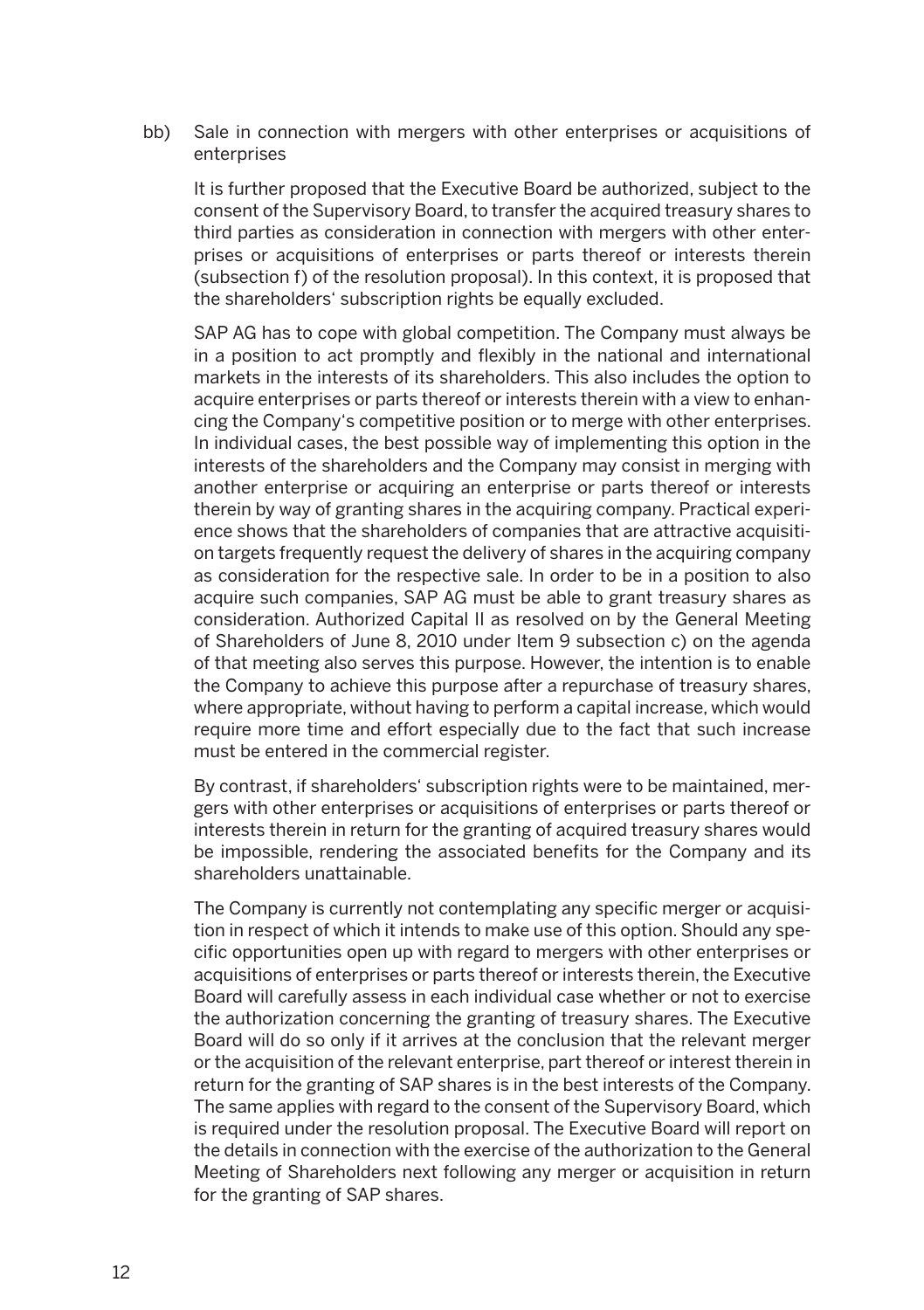cc) Servicing of conversion or option rights under convertible and/or warrantlinked bonds

 It is also proposed that the Executive Board, subject to the consent of the Supervisory Board, be authorized to use treasury shares, subject to an exclusion of the shareholders' subscription rights, for the purpose of servicing conversion or option rights under convertible or warrant-linked bonds issued by the Company under the authorizations granted by the resolutions relating to Item 7 on the agenda of the General Meeting of Shareholders of May 25, 2011, subsection a), and to transfer such shares to the holders of the conversion or option rights in accordance with the relevant terms and conditions determined in the aforementioned resolutions of the General Meeting of Shareholders (subsection h) of the resolution proposal). The transfer of treasury shares for the purpose of servicing these conversion or option rights instead of using the contingent capital will in particular help to prevent any dilutive effects which might otherwise occur. The exclusion of the shareholders' subscription rights is therefore also in the interests of the existing shareholders.

 The authorizing resolution adopted by the General Meeting of Shareholders of May 25, 2011 is available for inspection at the commercial register of the Local Court of Mannheim as part of the notarial record of this General Meeting of Shareholders. It is also available on the Internet at www.sap. com/agm and will be available for inspection at the General Meeting of Shareholders. The contents of the authorizing resolution are further set out in the invitation to the annual General Meeting of Shareholders of May 25, 2011, which was published in the (electronic) German Federal Gazette on April 15, 2011.

dd) Offer or promise and/or transfer of shares to employees of the Company and its downstream affiliates as well as to members of the managing bodies of its downstream affiliates

 It is also proposed that the Executive Board be authorized to offer for acquisition or to promise and/or transfer treasury shares to employees of the Company and its downstream affiliates (i.e. as employee shares *(Belegschaftsaktien)*) as well as to members of the managing bodies of its downstream affiliates, subject to an exclusion of the shareholders' subscription rights (subsection i) of the resolution proposal).

 In the past, SAP AG already established various share-based participation programs to allow its executive staff and employees to participate in the success and the increase in the corporate value of SAP AG. The aim of any such share-based employee participation program which combines a long-term effect with a certain risk always is to create a specific incentive to achieve a sustainable increase in the corporate value of SAP AG, to strengthen the identification with and bond to the companies of the SAP group by rewarding the willingness to stay with the SAP group in the longer term, and to help develop a real and sustainable culture of employee shareholdership. The intention is to enable SAP AG to promote employee participation in the Company by granting employee shares. The granting of such employee shares serves to improve employee integration, increase the willingness to take on responsibility and strengthen the bond between the employees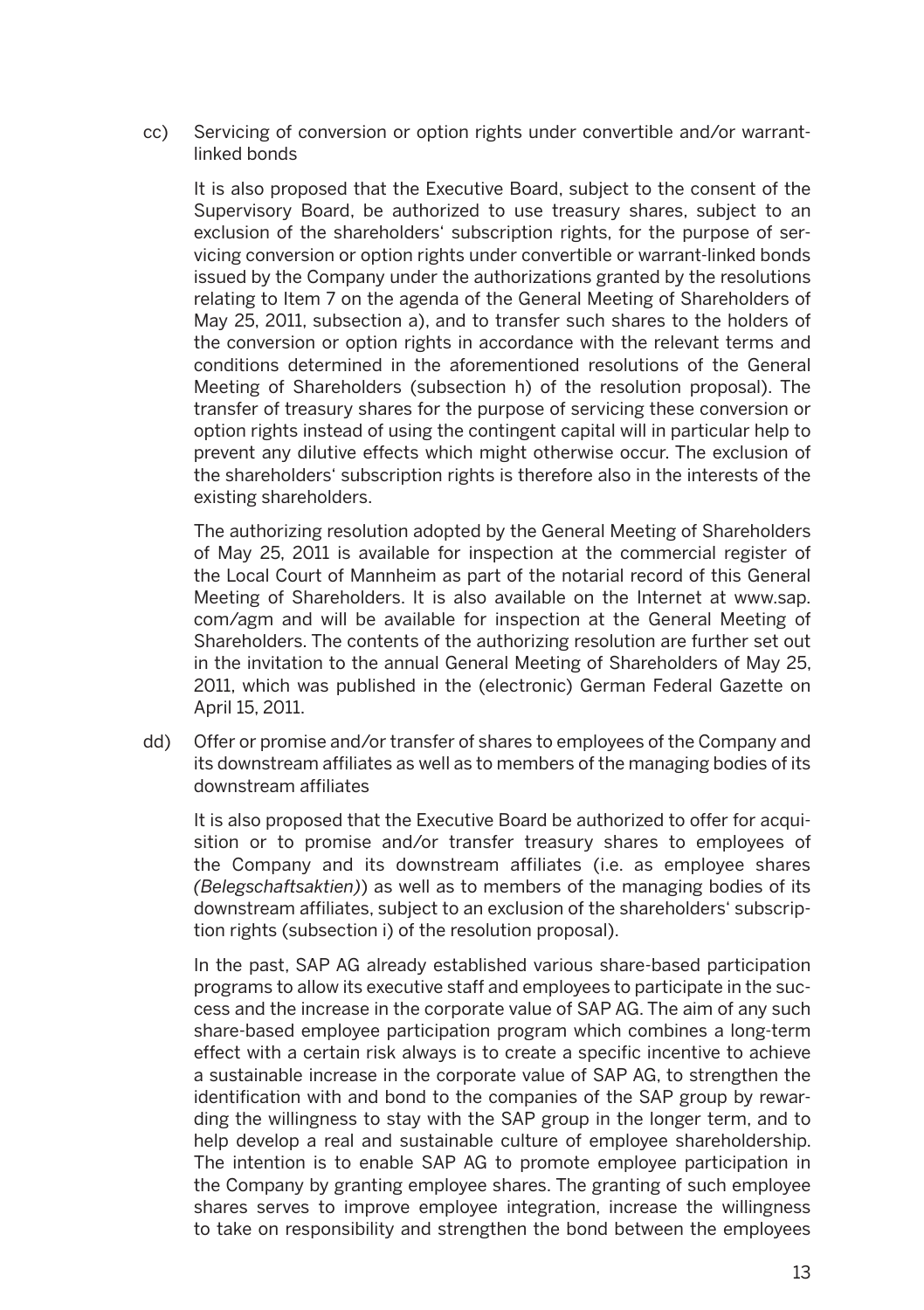and their employer. The issuance of employee shares is therefore in the interests of the Company and its shareholders. This approach is promoted by the legislator, who has provided for various ways to support companies in issuing such shares. However, shares are to be offered not only to employees of SAP AG and its downstream affiliates but also to members of the managing bodies of downstream affiliates. These executive staff have a material influence on the development of the SAP group and SAP AG. It is important therefore to offer them, too, a strong incentive to contribute to a sustainable increase in the corporate value of SAP AG and to strengthen their identification with and bond to the companies of the SAP group by rewarding their willingness to stay with the SAP group in the longer term.

 By issuing shares to employees and members of the managing bodies of downstream affiliates, the Company is in a position to offer a long-term incentive that reflects not only positive but also negative developments. By providing for a lock-up period of several years when granting such shares, or offering certain incentives to hold the shares over a certain period of time, the Company has a tool not only for granting a bonus but also for deducting a "malus" where developments have been negative. With this instrument, the willingness of employees and executive staff to take on commercial responsibility can thus be increased, which is in the interests of the Company and its shareholders. The shares may be granted for free or on other special conditions.

 Besides granting the shares directly, it is intended that the acquired shares may also be transferred to a bank or other entity meeting the requirements of Section 186 (5) sentence 1 AktG which subscribes the shares subject to an undertaking to offer for acquisition or to promise and/or transfer them exclusively to employees of the Company and its downstream affiliates or to members of the managing bodies of downstream affiliates. This process can serve to facilitate the handling, for example by entrusting it to a bank to the greatest extent possible.

 Moreover, it is intended that the shares may also be procured by a bank or other entity meeting the requirements of Section 186 (5) sentence 1 AktG by way of securities loans, with the acquired treasury shares being used to redeem such securities loans. Procuring the shares by way of securities loans also serves to facilitate the handling. Accordingly, the acquired shares are to be used not only for the purpose of granting them directly or indirectly to employees of SAP AG and its downstream affiliates as well as to members of the managing bodies of downstream affiliates but also for the purpose of satisfying the claims of lenders for the redemption of loans. In terms of the economic result, the shares are used in this case, too, for the purpose of granting them to employees of SAP AG and its downstream affiliates as well as to members of the managing bodies of downstream affiliates.

 It is also intended that the Company continues to be able to use treasury shares under the so-called SAP Share Matching Plan that has been in existence since 2010. Executive staff and employees of SAP AG and its downstream affiliates as well as members of the managing bodies of downstream affiliates may participate in this Share Matching Plan. New tranches may be issued each year on the basis of the Share Matching Plan (plan tranches), and offers for the purchase of SAP shares are made for each plan tranche.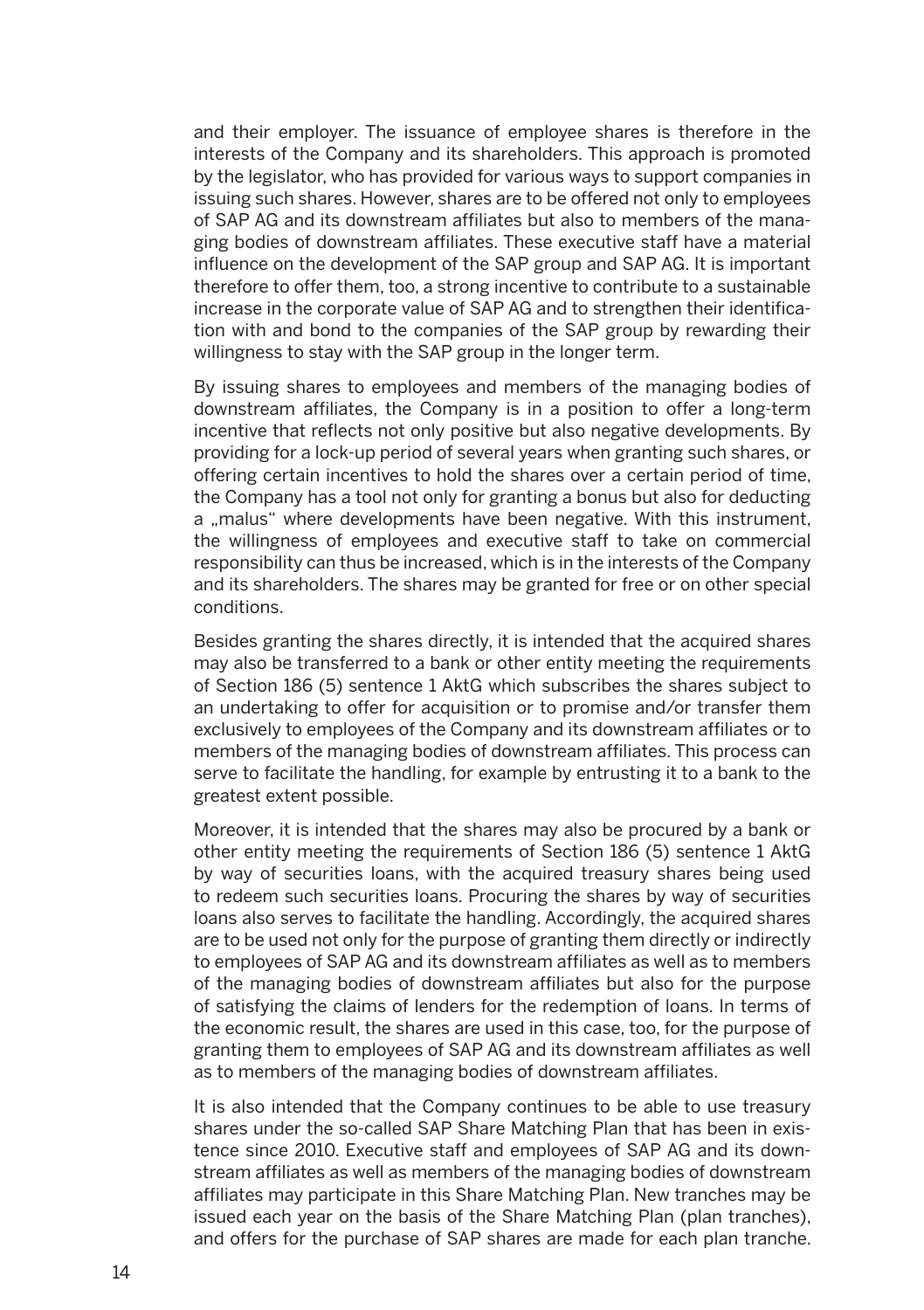Under the Share Matching Plan, SAP AG and its affiliates have the option of offering their executive staff and employees to purchase SAP shares on preferential terms. The shares are generally subject to a lock-up period of three years. A plan participant is in principle entitled at a later stage (i.e. after expiry of the three-year lock-up period) to receive one additional SAP share (matching share) for three previously acquired SAP shares free of charge, provided that the plan participant's employment with SAP AG or an affiliate has continued without interruption and no notice of termination has been given during this period; if, however, the plan participant's employment ends, the lock-up period equally ceases to apply. Different terms apply to certain executive staff members of SAP AG and its affiliates in strategic positions with global responsibilities, who may, in accordance with the terms and conditions of the plan, purchase shares at a price that is not reduced and are then entitled to receive two matching shares for each three of these shares once the three-year lock-up period has expired. For 2012, to celebrate the 40th anniversary of the founding of SAP the terms and conditions exceptionally provided that instead of one or (in the case of such executive staff members of SAP AG and its affiliates mentioned in the foregoing sentence) two matching shares, five matching shares each were granted after expiry of the lock-up period; such an exception is, however, not currently envisaged. Depending on the structuring of the relevant terms and conditions, such executive staff members were previously able to subscribe shares in an amount of up to 30% of the annual target bonus, while for the other participants of the Share Matching Plan this threshold previously was 4% of the annual gross basic salary. Since the introduction of the Share Matching Plan in 2010, plan participants purchased a total of 4.85 million SAP shares with the number of corresponding matching shares equaling 4.26 million shares, owing to the exceptional increase in the number of matching shares in 2012.

 Authorized Capital III as resolved on by the General Meeting of Shareholders of June 8, 2010 under Item 10 on the agenda of that meeting also serves this purpose, at least in parts. However, the intention is to enable the Company to achieve this purpose after a repurchase of treasury shares, where appropriate, without having to perform a capital increase, which would require more time and effort especially due to the fact that such increase must be entered in the commercial register. In this context, it is intended that shares may be used that were previously acquired under acquisition authorizations granted at an earlier stage. The reasons set out for the exclusion of subscription rights will apply equally where these shares are used subject to an exclusion of the shareholders' subscription rights.

 In order for the Company to be able to issue or to offer and/or transfer treasury shares to employees or members of the managing bodies of downstream affiliates, the shareholders' subscription rights must be excluded. Otherwise, it would not be possible to attain the associated benefits for the Company and its shareholders.

c) Authorization to exclude subscription rights in respect of fractional shares

 Finally, it is proposed that the Executive Board be authorized, subject to the consent of the Supervisory Board, to exclude the shareholders' subscription rights in respect of fractional shares in the event of a sale of treasury shares by way of an offer for sale to all of the Company's shareholders (subsection l) of the resolution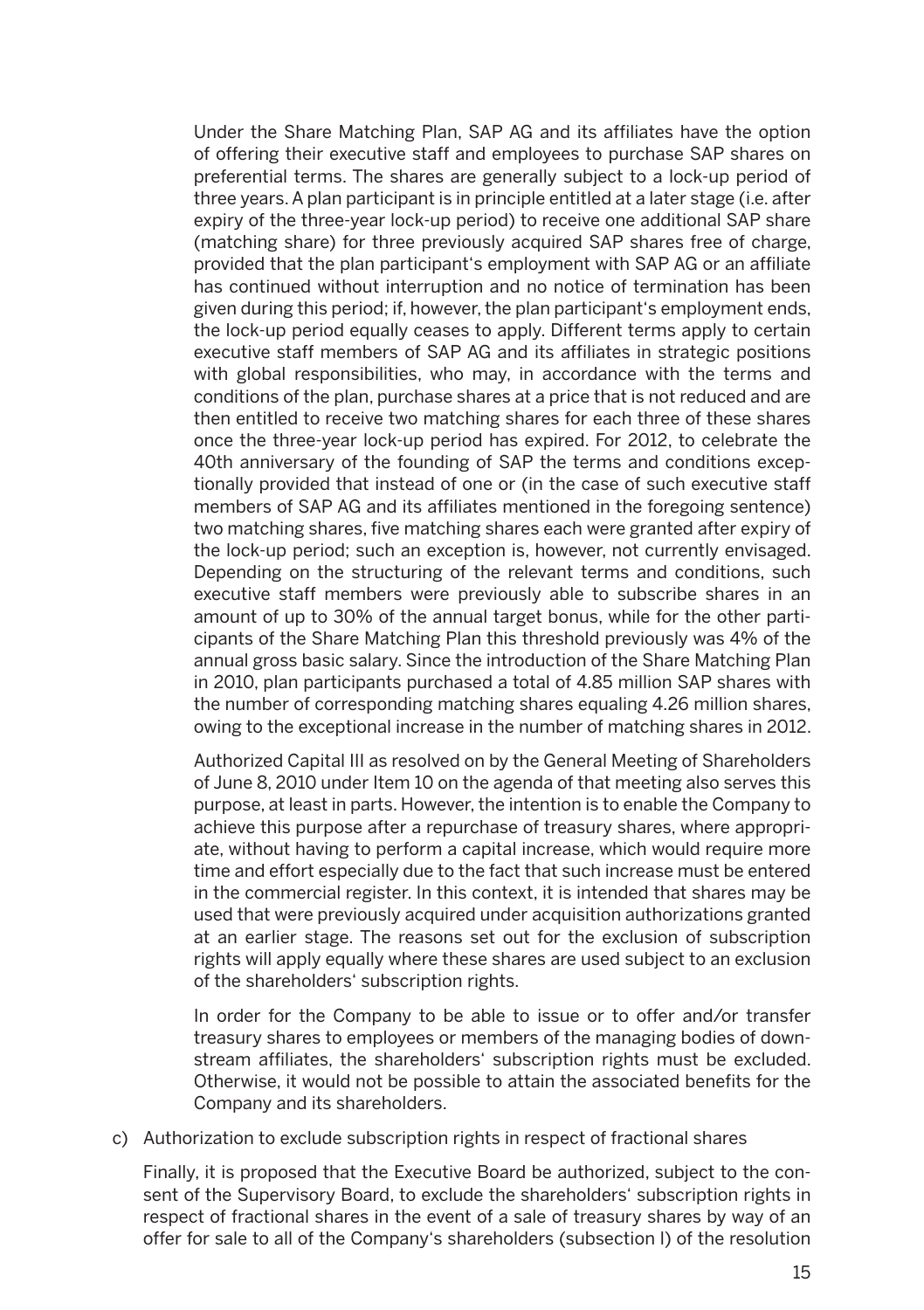proposal). The exclusion of the shareholders' subscription rights in respect of fractional shares is required in order to ensure a technically feasible subscription ratio. The fractions of shares excluded from the shareholders' subscription rights will be realized either by sale on the stock exchange or in any other manner so as to best further the Company's interests. The potential dilutive effect is low due to the limitation to fractional shares.

d) Final statement

 Having considered all of the above circumstances, the Executive Board, acting with the consent of the Supervisory Board, considers the exclusion of the shareholders' subscription rights in the specified cases to be justified in view of the circumstances and reasonable for the shareholders for the stated reasons, in particular if potential dilutive effects are taken into account.

# **III. FURTHER INFORMATION AND DETAILS CONCERNING THE GENERAL MEETING OF SHAREHOLDERS**

\*\*\*

#### **1. Conditions for attending the General Meeting of Shareholders and exercising voting rights**

#### **a) Application to attend and proof**

Shareholders are entitled to attend the General Meeting of Shareholders and to exercise their voting rights only if they have submitted an application prior to the General Meeting of Shareholders and furnished proof of their shareholding to the Company. **Application** must be made in German or English and must be received by the Company in text form (Section 126b of the German Civil Code (*Bürgerliches Gesetzbuch;* **BGB**)). **Proof of shareholding** must be furnished by way of a confirmation issued by a depositary institution in text form (Section 126b BGB) in German or English. The confirmation issued by the depositary institution must relate to the beginning (i.e. 0.00 hrs (Central European Summer Time, CEST)) of May 14, 2013 (the **Record Date**). The application as well as the proof of shareholding must be received by the Company **by no later than the end (i.e. 24.00 hrs (CEST)) of May 28, 2013** at the address below: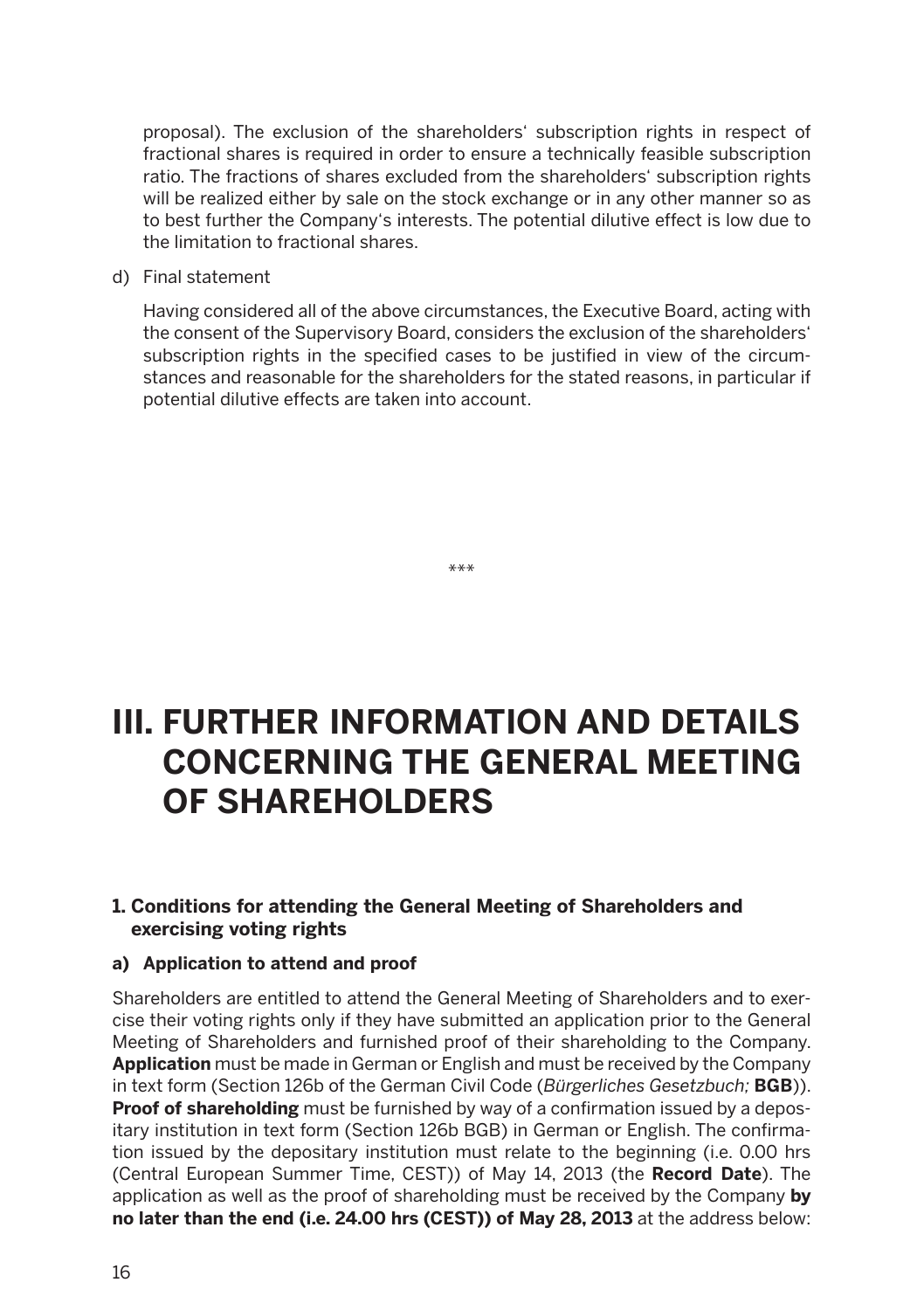SAP AG c/o DZ BANK AG represented by dwpbank – WASHV – Landsberger Str. 187 80687 Munich

or by fax: +49(0)69 5099 1110 or by e-mail: hv-eintrittskarten@dwpbank.de

#### **b) Relevance of the Record Date**

In relations with the Company, a person will be deemed to be a shareholder for the purpose of attending the General Meeting of Shareholders or exercising voting rights only if proof of their shareholding, as described above, has been furnished. Any changes in shareholdings occurring after the Record Date are of no relevance in this regard. Shareholders who have purchased their shares only after the Record Date are therefore not entitled, in relations with the Company, to attend the General Meeting of Shareholders or exercise voting rights as shareholders. Shareholders who have duly applied for attendance and provided proof of their shareholdings are entitled, in relations with the Company, to attend the General Meeting of Shareholders and to exercise their voting rights even if they sold their shares after the Record Date. The Record Date will not affect the calculation of the shareholders' dividend entitlement.

#### **c) Ordering admission tickets**

Once the application and proof of shareholdings have been submitted correctly (as described above in paragraph a) of this section 1), the shareholders will be issued with admission tickets for the General Meeting of Shareholders. In order to facilitate processing, we ask that you present the admission ticket at the door when you attend the meeting (online participation excepted). Information on online attendance (see section 3 below) and on granting proxy authorization and issuing instructions to proxies designated by the Company using the website provided by the Company for this purpose (see section 4 paragraph c) below) is printed on the admission ticket, as is a form and the necessary information for voting by post (see section 2 below). Most depositary institutions will ensure timely receipt of the admission tickets, provided that shareholders complete the forms for ordering admission tickets sent to them by their depositary institutions and return them to the relevant depositary institution in sufficient time for such institution to arrange for the application and proof of shareholding to be submitted on behalf of the shareholders before the application period ends.

#### 2. **Voting by post**

Within the scope specified below, shareholders also have the option to vote by post, i.e. without having to attend the General Meeting of Shareholders. This, too, requires correct submission of the application and of proof of their shareholding, as set out in section 1 above (Conditions for attending the General Meeting of Shareholders and exercising voting rights). Voting by post must be performed in writing, using the (postal voting) form which is printed on the admission ticket and which is also available on the Internet at www.sap.com/agm. The form used for postal voting must be received by the Company, fully completed and in particular marked with the admission ticket number and the validation code, by June 3, 2013 (day of receipt of post) by the Company at the following address: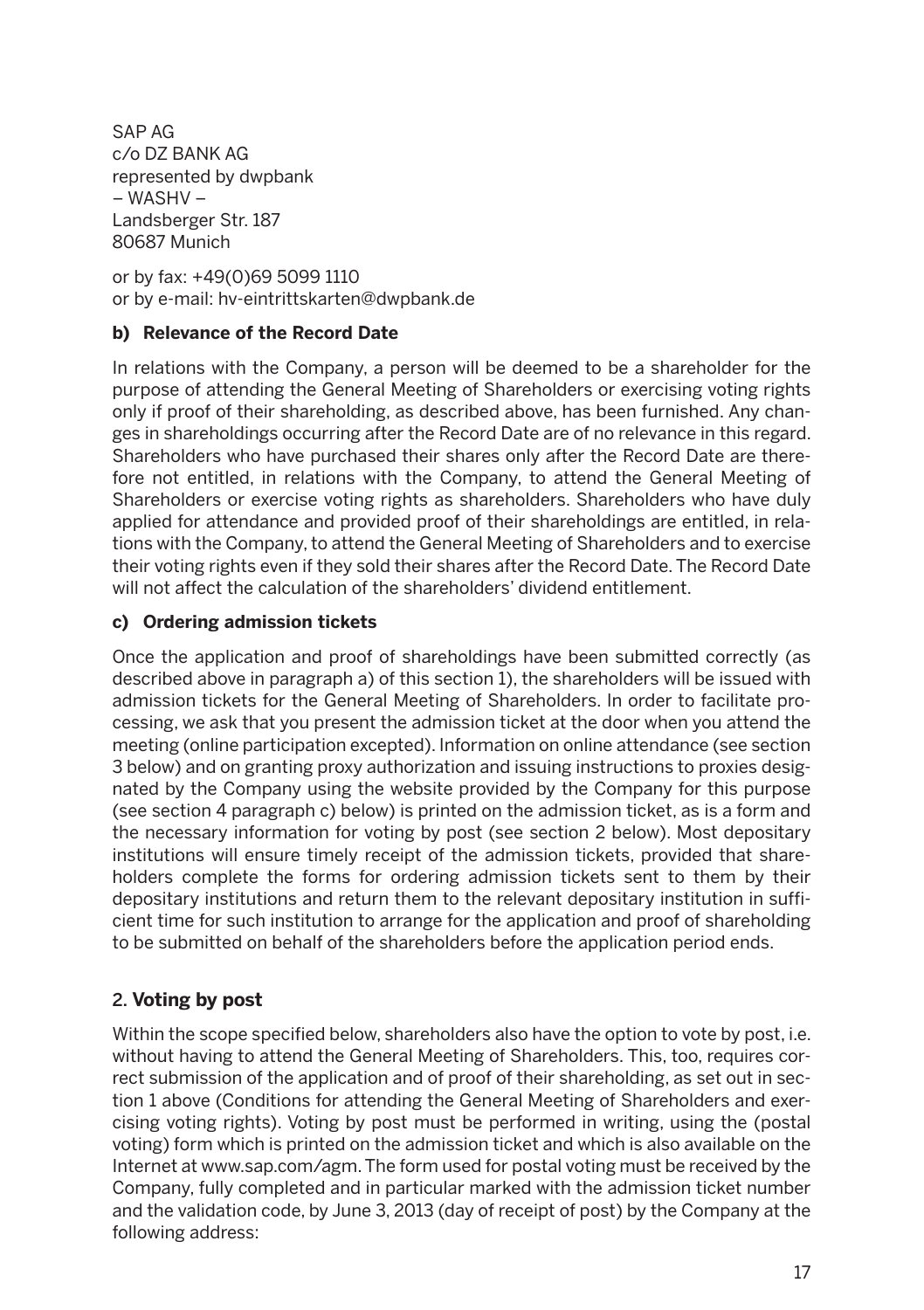#### SAP AG c/o Computershare Operations Center D-80249 Munich

The fully completed form may also be sent by fax and must in this case be received by 12.00 hrs (CEST) on June 3, 2013, on fax number +49 (0)89 30903 74675.

Postal voting will be limited to voting on resolution proposals of the Executive Board and/or the Supervisory Board that were published in the invitation to the General Meeting of Shareholders (including a potential adjustment of the proposed resolution on the appropriation of retained earnings to reflect the number of shares carrying dividend rights existing at the time the resolution is adopted, which adjustment is announced in the invitation) as well as on shareholders' resolution proposals published together with any addition to the agenda pursuant to Section 122 (2) AktG.

Votes cast by post may be revoked or amended by written notice directed at the postal address specified above (in this section 2) by June 3, 2013 (day of receipt of post) or by transmitting the written notice by fax to the number specified (here in section 2) above by 12.00 hrs (CEST) on June 3, 2013 (time of receipt of fax). The right to attend the General Meeting of Shareholders remains unaffected. If shareholders wish to attend the General Meeting of Shareholders either themselves or through a proxy and to represent the relevant shares, i.e. to exercise the shareholder rights arising from such shares, despite having previously cast their votes by post, this will be possible but will be deemed a revocation of the votes cast by post. This also applies in the event that shareholders, either themselves or through a proxy, participate in the General Meeting of Shareholders by way of online participation (see section 3 below). The forms to be used for postal voting provide for the relevant declarations.

#### 3. **Online participation in the General Meeting of Shareholders**

Within the scope specified below, shareholders also have the option to participate in the General Meeting of Shareholders directly via the Internet, i.e. without having to be physically present at the place where it is held (online participation). This, too, requires correct submission of the application and of proof of their shareholding, as set out in section 1 above (Conditions for attending the General Meeting of Shareholders and exercising voting rights). From 8.00 hrs (CEST) on June 4, 2013, shareholders can log in to the online participation system on www.sap.com/agm by entering the required access data and will then be able to participate online in the General Meeting of Shareholders from its beginning. In addition to the admission ticket number, the required access data comprise a validation code, the family name, first name and place of residence of the person in whose name the admission ticket is made out, and the relevant number of shares, each as printed on the admission ticket. Once shareholders have entered these access data for the first time, they will receive an access code which, together with the admission ticket number and the validation code, allows them to again access the online participation system, if required, as well as the Internet dialogue for granting proxy authorization and issuing instructions to Company proxies (see section 4 lit. c) below for more detail). Online participation is not possible if the relevant shares are represented by a participant (the shareholder or his/her proxy) who is present at the place where the General Meeting of Shareholders is held.

Persons participating online will be able to follow the entire General Meeting of Shareholders audio-visually via the Internet, to cast their votes in realtime during the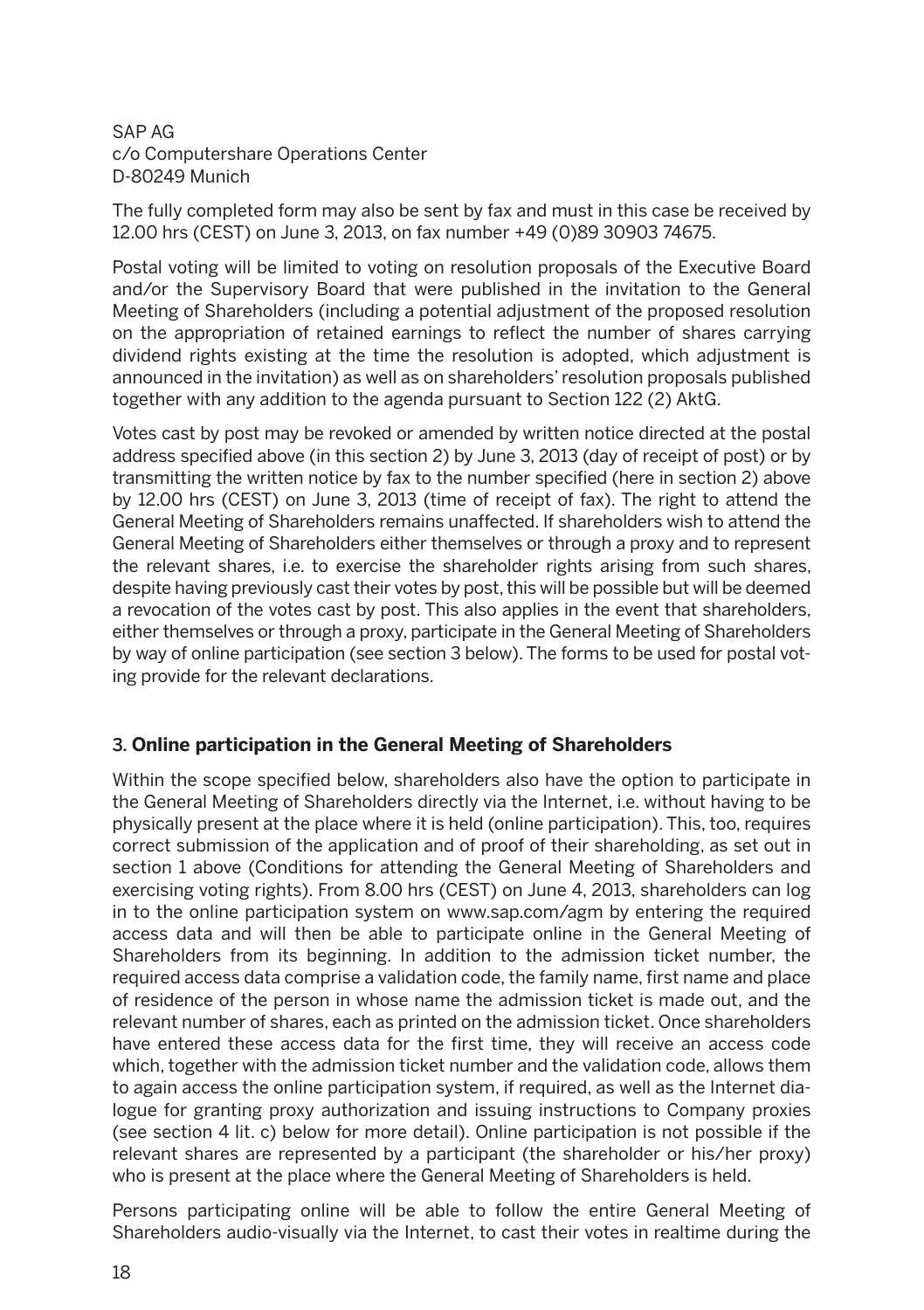voting procedure and to inspect the list of participants of the General Meeting of Shareholders electronically. Any further options of exercising shareholder rights by way of online participation will not be available for technical and organizational reasons. If participants wish to discontinue their online participation before the voting procedure begins, they may (among other options) authorize the Company proxies to exercise the participants' voting rights in accordance with their instructions.

#### **4. Voting by proxy**

#### **a) Option to vote by proxy**

Shareholders may elect to have their voting rights exercised by a proxy, e.g. by a bank, a shareholders' association, by proxies designated by the Company or another person of their choice. In this case, too, correct submission of the application to attend and of proof of shareholding is required as set out in section 1 above (Conditions for attending the General Meeting of Shareholders and exercising voting rights). It is possible to appoint a proxy both prior to and during the General Meeting of Shareholders, and proxies may be appointed by way of the shareholder making a declaration to the relevant proxy or to the Company.

The proxy attending the General Meeting of Shareholders may exercise the voting right in the same way as the shareholder could, insofar as neither the law nor the relevant shareholder or the proxy provides for any restrictions or other qualifications. Subject to such restrictions, a proxy may, even if the admission ticket is not made out in his or her name, exercise voting rights by way of postal voting or online participation, provided the requirements set out in section 2 (Voting by post) and/or section 3 (Online participation in the General Meeting of Shareholders) are fulfilled. For processing reasons, online participation by the proxy is only possible once the Company has received the relevant declaration of authorization or other proof of proxy authorization, in each case in due form, and the proxy has been registered in the system on this basis as a person who has been granted access. Timely registration of the proxy in the system will in any event be ensured if and as soon as the relevant proxy authorization or the relevant proof has been transmitted to the e-mail address specified in lit. d) of this section 4 in one of the formats indicated.

#### **b) Form of proxy authorization**

Pursuant to Section 134 (3) sentence 3 AktG, the proxy authorization must be granted or revoked, and proof of the proxy authorization to be provided to the Company must be provided, in text form (Section 126b BGB). The special provisions set out below in lit. c) of this section 4 additionally apply where authorization is granted to proxies designated by the Company. In the event that proxy authorization is granted to banks or shareholders' associations, or persons or associations which have an equivalent status under Section 135 (8) AktG or institutions or enterprises which have equivalent status under Section 135 (10) AktG, the text form, in derogation from the above, is neither required pursuant to Section 134 (3) sentence 3 AktG, nor do the Articles of Incorporation contain a specific provision governing such case. Banks and shareholders' associations, as well as persons, associations, institutions and enterprises which have an equivalent status under Section 135 (8) or (10) AktG may therefore use forms for the granting of proxy authorization which need only comply with the statutory provisions governing such case, in particular those contained in Section 135 AktG. Reference is made to the special procedure pursuant to Section 135 (1) sentence 5 AktG.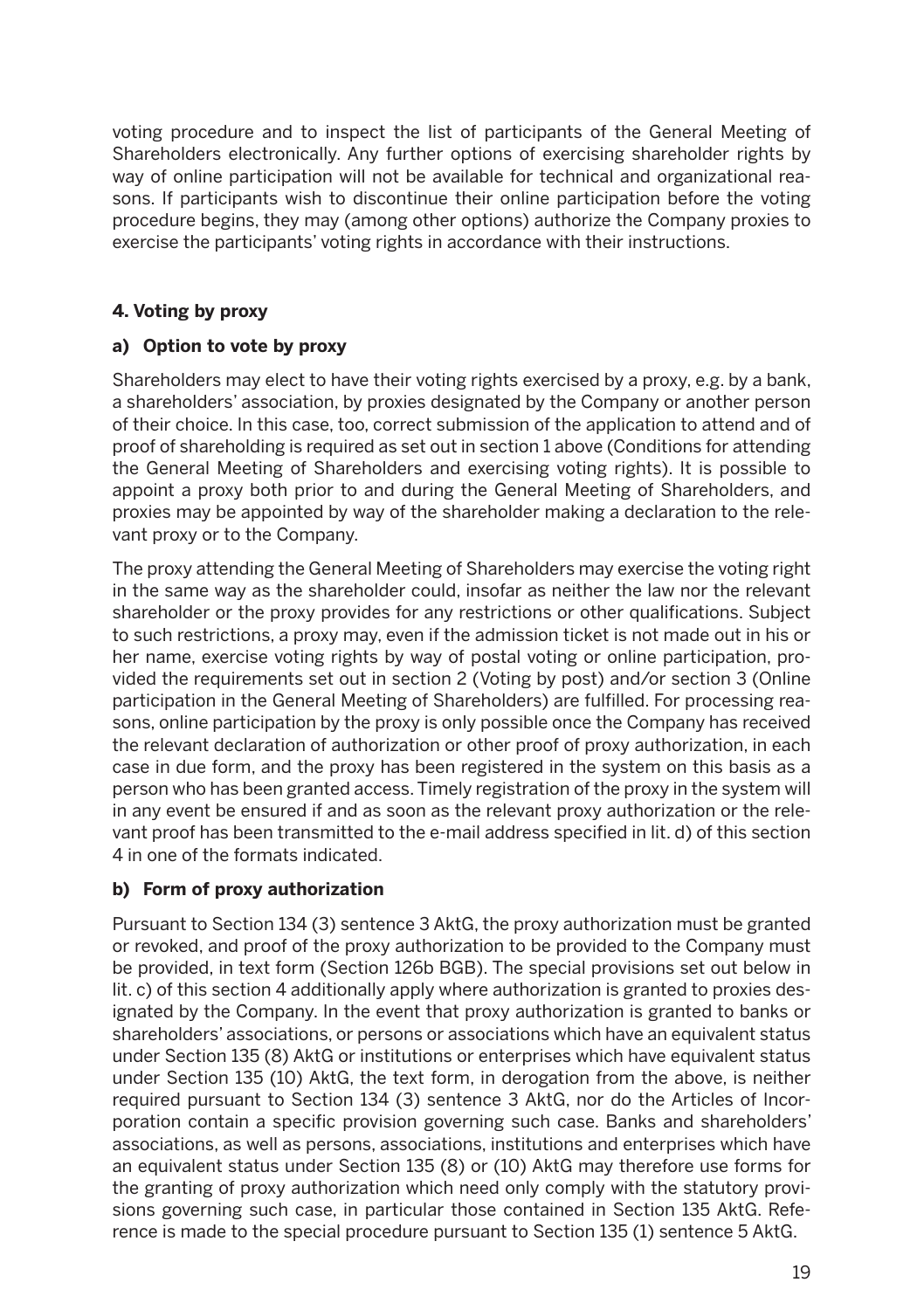#### **c) Proxies designated by the Company, special provisions regarding their authorization**

Within the scope specified below, we offer our shareholders the option to be represented at the General Meeting of Shareholders by employees designated as proxies by the Company (Company proxies) who are bound by the shareholders' instructions. The Company proxies will exercise their powers only to the extent that shareholders have previously instructed them to exercise their voting rights. The proxies designated by the Company are obligated to vote in accordance with the instructions given to them. The authorization of Company proxies may be granted and revoked, and instructions to them may be given and amended, by declaration to the Company in text form and also via the Internet dialogue provided by the Company for this purpose at www.sap. com/agm. In addition to the admission ticket number, the required access data comprise a validation code, the family name, first name and place of residence of the person in whose name the admission ticket is made out, and the relevant number of shares, each as printed on the admission ticket. Once shareholders have entered these access data for the first time, they will receive an access code which, together with the admission ticket number and validation code, allows them to again access the Internet dialogue for granting proxy authorization and issuing instructions to Company proxies at a later time, as well as to access the online participation system (see section 3 above). Authorizations and instructions to the Company proxies may still be given and/ or modified online during the General Meeting of Shareholders until the commencement of the voting procedure. Shareholders wishing to authorize the Company proxies and to provide them with the necessary instructions may of course also use the form on the admission ticket for the General Meeting of Shareholders to do so. Giving authorizations and instructions to the Company proxies is still possible at the General Meeting of Shareholders, namely until the commencement of the voting procedure.

If, besides the authorization for and instructions to the Company proxies, the Company has received postal votes (see section 2 above), these postal votes will always take precedence; in this case, the Company proxies will not exercise the authorization granted to them and will not represent the relevant shares. Equally, the Company proxies will not exercise any authorization granted to them and will not represent the relevant shares if the relevant shares are represented by a participant (a shareholder or his/her proxy) who is physically present at the place of the General Meeting of Shareholders or by way of online participation.

#### **d) Proof of proxy authorization**

If proxy authorization is granted by way of a declaration made to the Company, no separate proof of proxy authorization to the Company is required. If, however, proxy authorization is granted by way of a declaration made to the proxy appointed, the Company may demand to see proof of such authorization, unless otherwise provided for in Section 135 AktG, i.e. in particular where a bank or shareholders' association is appointed proxy. The granting of proxy authorization may be proven, for example, by the proxy presenting the document confirming his or her authorization in due form at the entry controls on the day of the General Meeting of Shareholders, or by (the shareholder or proxy) sending proof of authorization to the Company in advance. Such proof may be directed to the postal address or fax number of the Company stated in section 2 for voting by post. In accordance with Section 134 (3) sentence 4 AktG, we offer the following means of electronic communication: the proof of appointment of a proxy may be sent to the Company by e-mail to: sap-hv2013@computershare.de. It will be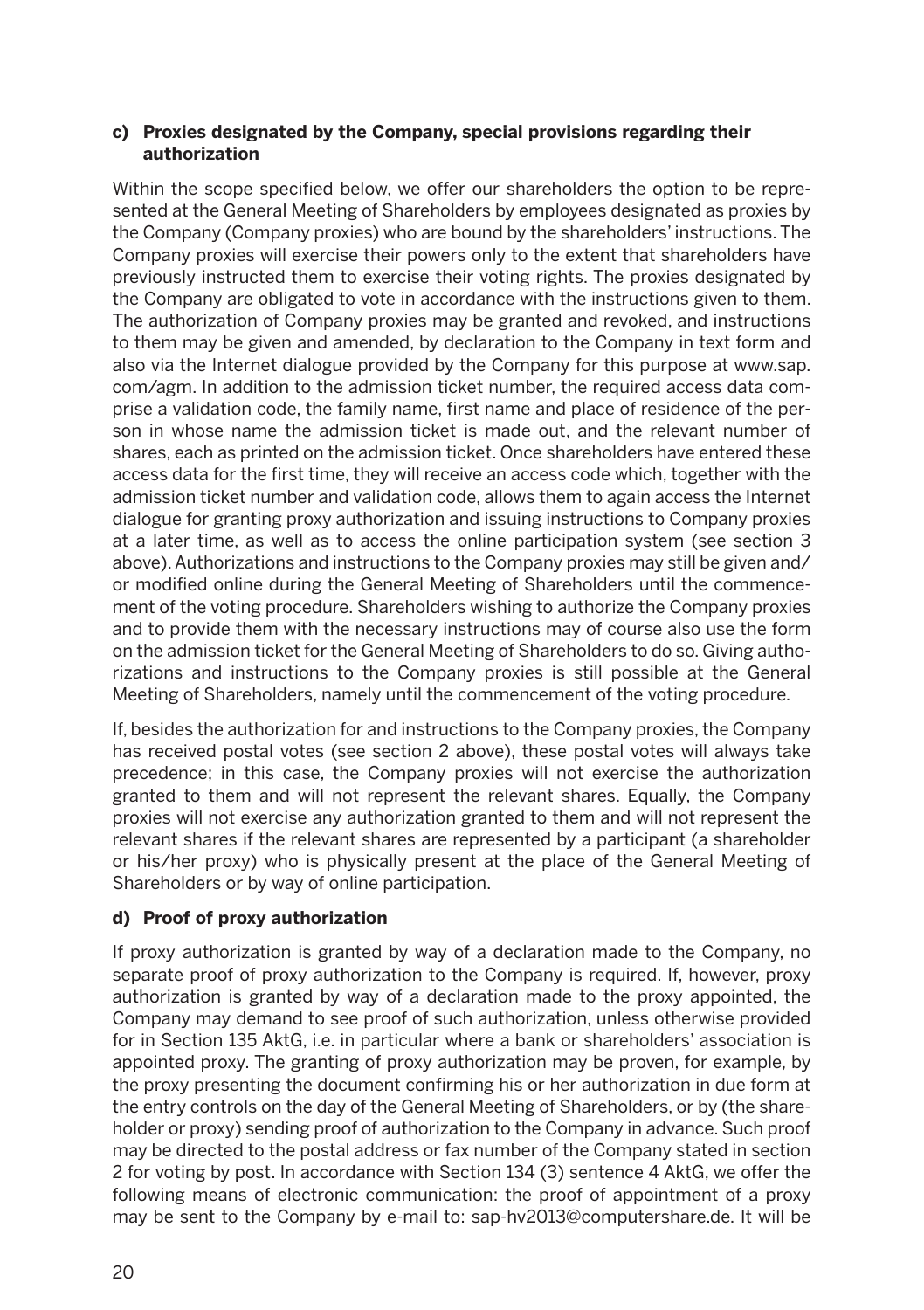ensured that Word, .pdf, .jpg, .txt and .tif documents sent as e-mail attachments will be taken into account (with the possibility of existing e-mails being forwarded). The Company is only able to easily and clearly draw the link between proof of proxy authorization that is sent by e-mail and a specific application to attend if such authorization or the corresponding e-mail states the family name, first name and address of the relevant shareholder and, if already known, the admission ticket number and the validation code. The means of communication specified above will also be available for granting or revoking proxy authorization by means of a declaration to the Company.

#### **e) Multiple proxies**

If a shareholder appoints more than one proxy, the Company is entitled under Section 134 (3) sentence 2 AktG to refuse one or more of them.

#### **f) Forms for granting proxy authorization**

Shareholders will receive forms which may be used for granting proxy authorization as well as for granting proxy authorization and issuing instructions to the Company proxies together with their admission tickets following correct submission of the application and proof of shareholding. A screen form can also be accessed via the Internet dialogue provided by the Company for granting proxy authorizations and issuing instructions to Company proxies. A printable form for granting proxy authorization and, as appropriate, issuing instructions is also available on the Internet at www.sap.com/ agm. To facilitate processing, we ask that these forms be used for granting proxy authorization if proxies are appointed by way of a declaration made to the Company, including where proxy authorization is granted and instructions are issued to the Company proxies. Forms for granting proxy authorization and, as appropriate, issuing instructions during the General Meeting of Shareholders are also contained in the voting card pads which are distributed at the entrance to the General Meeting of Shareholders.

#### **5. Live transmission of the General Meeting of Shareholders on the Internet**

All shareholders of SAP AG and the interested general public may follow the entire General Meeting of Shareholders on June 4, 2013 from 10.00 hrs (CEST) live on the Internet. Unrestricted online access to the live transmission will be possible via the Internet at www.sap.com/agm. The opening by the chairman as well as the speeches by the Co-CEOs will also be recorded and will be available on the Internet at the address specified above after the General Meeting of Shareholders.

#### **6. Shareholder rights**

#### **a) Requests for additional agenda items pursuant to Section 122 (2) AktG**

Shareholders collectively holding at least one twentieth of the capital stock or at least € 500,000 in total (the latter corresponding to 500,000 shares) may request that additional items be added to the agenda and made public. Each new item must be accompanied by the corresponding grounds or a resolution proposal. Such requests must be made in writing to the Company's Executive Board and must have been received by the Company by 24.00 hrs (CEST) on May 4, 2013. The request may be sent to the following address: SAP AG, Vorstand, Dietmar-Hopp-Allee 16, D-69190 Walldorf.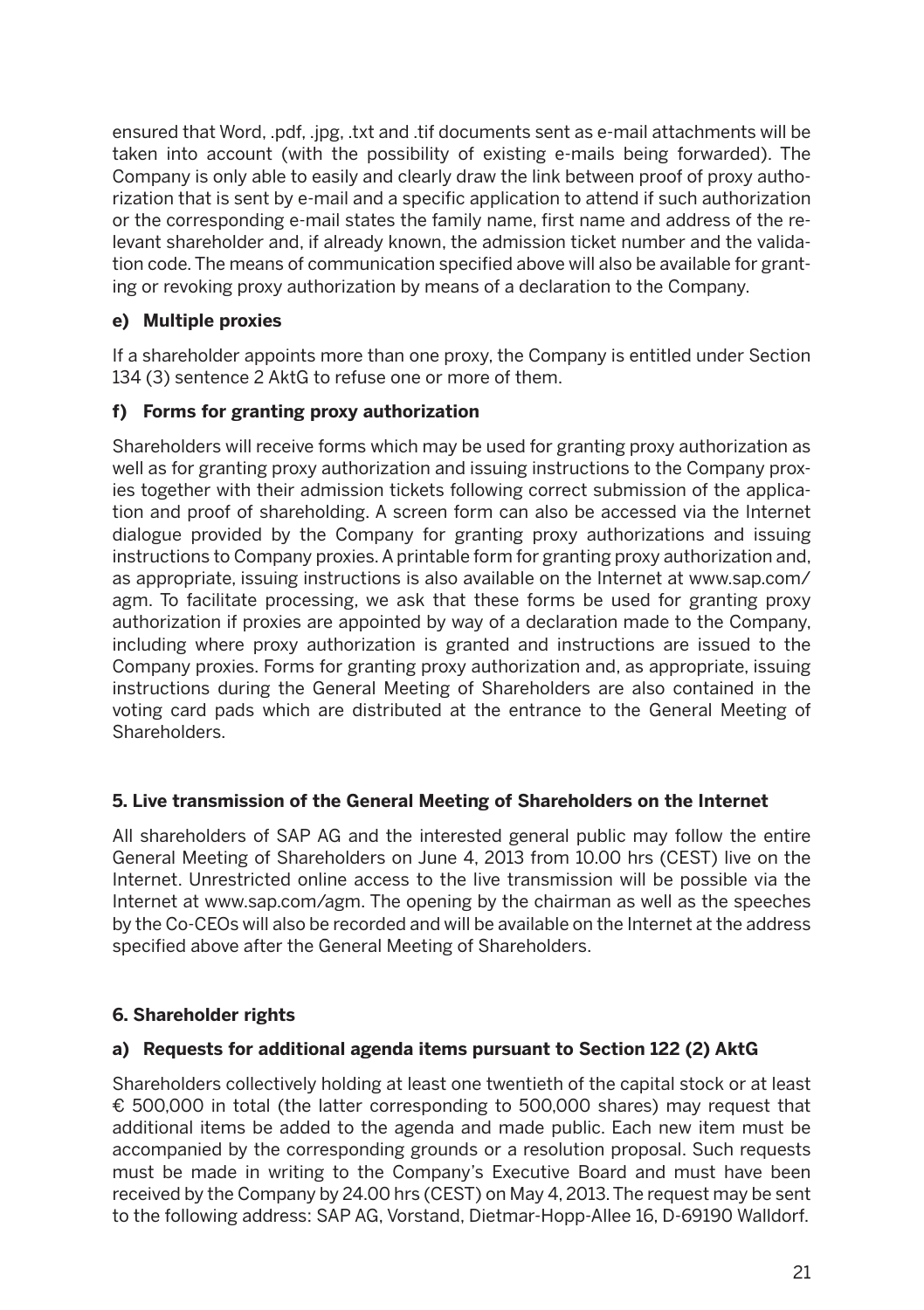Section 142 (2) sentence 2 AktG, which provides that shareholders requesting additional agenda items must submit proof that they have been holding the shares for at least three months prior to the date of the General Meeting of Shareholders and that they will continue to hold the shares up to the date on which a decision on their request is taken, applies mutatis mutandis in accordance with Section 122 (2) sentence 1 AktG. In this respect, the Company will accept proof that shareholders requesting additional agenda items have been holding the shares required for the quorum to be achieved (see above) at least since the beginning (i.e. 0.00 hrs (Central European Time) of March 4, 2013 up to the beginning of the day on which the request for additional agenda items is dispatched. Shareholding periods of third parties will be taken into account in accordance with Section 70 AktG.

Any additions to the agenda which require publication and were not published in the calling notice will be published in the German Federal Gazette as soon as they have been received by the Company and will be forwarded for publication to media which can be expected to publish the information across the entire European Union. Any requests for additional items to be added to the agenda within the meaning of Section 122 (2) AktG which are received by the Company once the General Meeting of Shareholders has been called will also be made available on the Internet at www.sap. com/agm and will be communicated to the shareholders as soon as they have been received by the Company.

#### **b) Shareholder motions and nominations pursuant to Section 126 (1) and Section 127 AktG**

At the General Meeting of Shareholders, shareholders may make applications and nominations relating to particular agenda items and the rules of procedure without any notice, publication or other special action being required prior to the General Meeting of Shareholders. (This does not apply in the case of online participation, see section 3 above.)

Counter-motions within the meaning of Section 126 AktG regarding the proposals of the Executive Board and the Supervisory Board on any specific item on the agenda as well as nominations within the meaning of Section 127 AktG will be made available via the Internet at , including the name of the shareholder concerned, the relevant reasons (which, however, are not required for nominations) and, if appropriate, a statement by the management if received by the end (i.e. 24.00 hrs (CEST)) of May 20, 2013 at

SAP AG Investor Relations Dietmar-Hopp-Allee 16 D-69190 Walldorf

or by fax: +49 (0)6227/7-40805 or by e-mail: investor@sap.com

and if the remaining requirements with regard to the Company's duty to disclose pursuant to Section 126 and Section 127 AktG are complied with.

#### **c) Shareholders' right to information pursuant to Section 131 (1) AktG**

Under Section 131 (1) AktG, any shareholder must upon request be given information by the Executive Board at the General Meeting of Shareholders relating to the Company's affairs, including its legal and business relations to affiliates, the financial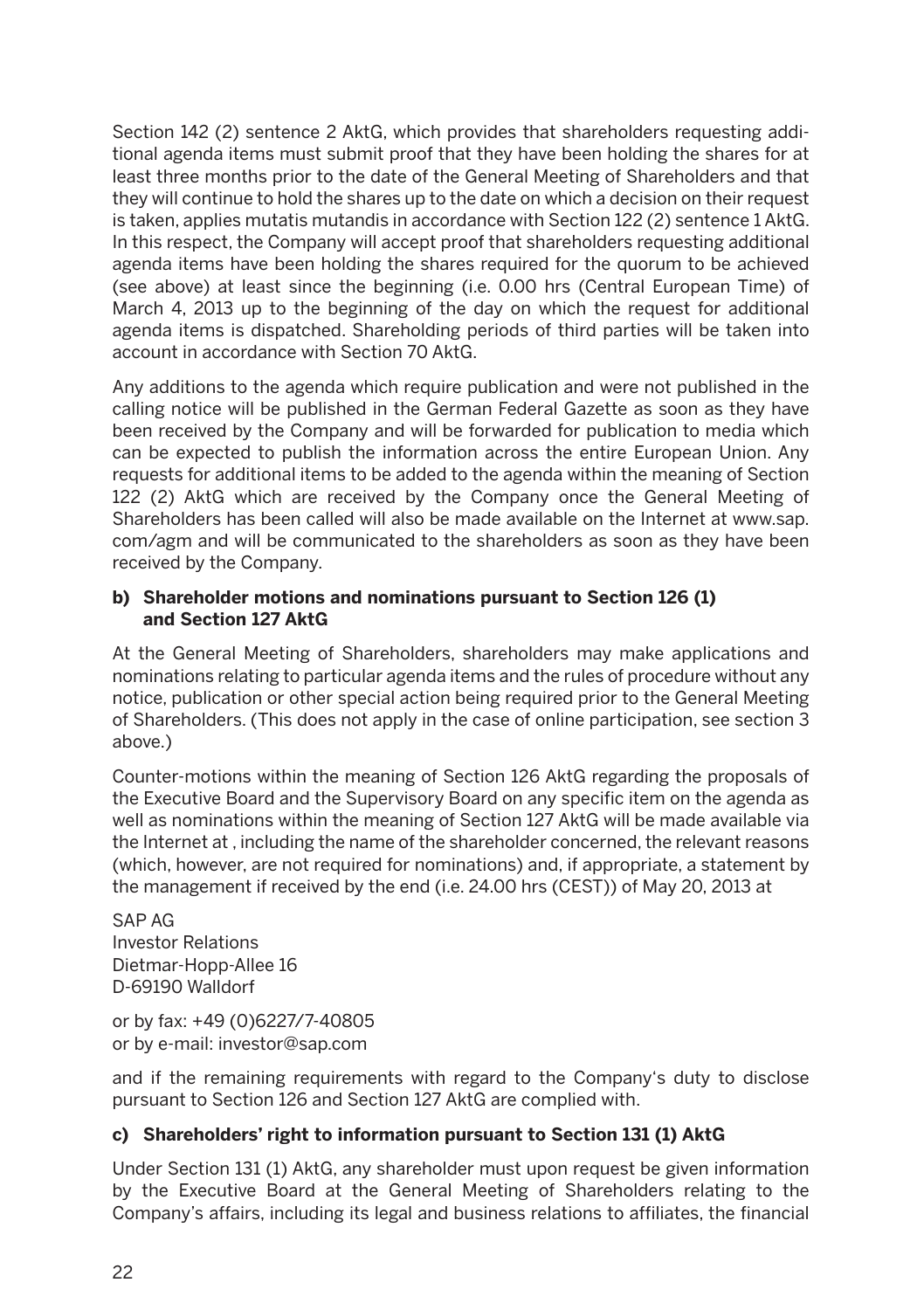position of the group and the companies included in the group financial statements, provided such information is necessary in order to make an informed judgment in respect of an agenda item and the Executive Board does not have the right to refuse to disclose such information. Shareholders attending online, however, are not able to issue requests for information (see section 3 above).

#### **d) Further information**

Further information on the shareholders' rights pursuant to Section 122 (2), Section 126 (1), Section 127 and Section 131 (1) AktG, in particular information relating to additional requirements above and beyond compliance with the relevant deadlines, is available on the Internet at www.sap.com/agm.

#### **7. Website offering information and publication of the invitation**

This calling notice for the General Meeting of Shareholders and the information and documents to be made available pursuant to Section 124a AktG, any requests for additional agenda items within the meaning of Section 122 (2) AktG and other information are available on the Internet at www.sap.com/agm. The invitation, together with the full agenda and the resolution proposals of the Executive Board and the Supervisory Board, will be published in the German Federal Gazette dated April 26, 2013 and was moreover forwarded for publication to media which can be expected to publish the information across the entire European Union.

#### **8. Total number of shares and voting rights**

On the date on which the General Meeting of Shareholders is called, the Company has capital stock of  $\epsilon$  1,228,504,232,00, which is divided into 1,228,504,232 no-par value shares each representing one vote (information in accordance with Section 30b (1) no. 1 of the German Securities Trading Act (*Wertpapierhandelsgesetz*); this total includes the treasury shares held on the date on which the General Meeting of Shareholders is called, which do not, however, attribute any rights to the Company in accordance with Section 71b AktG).

Walldorf, April 2013 SAP AG The Executive Board